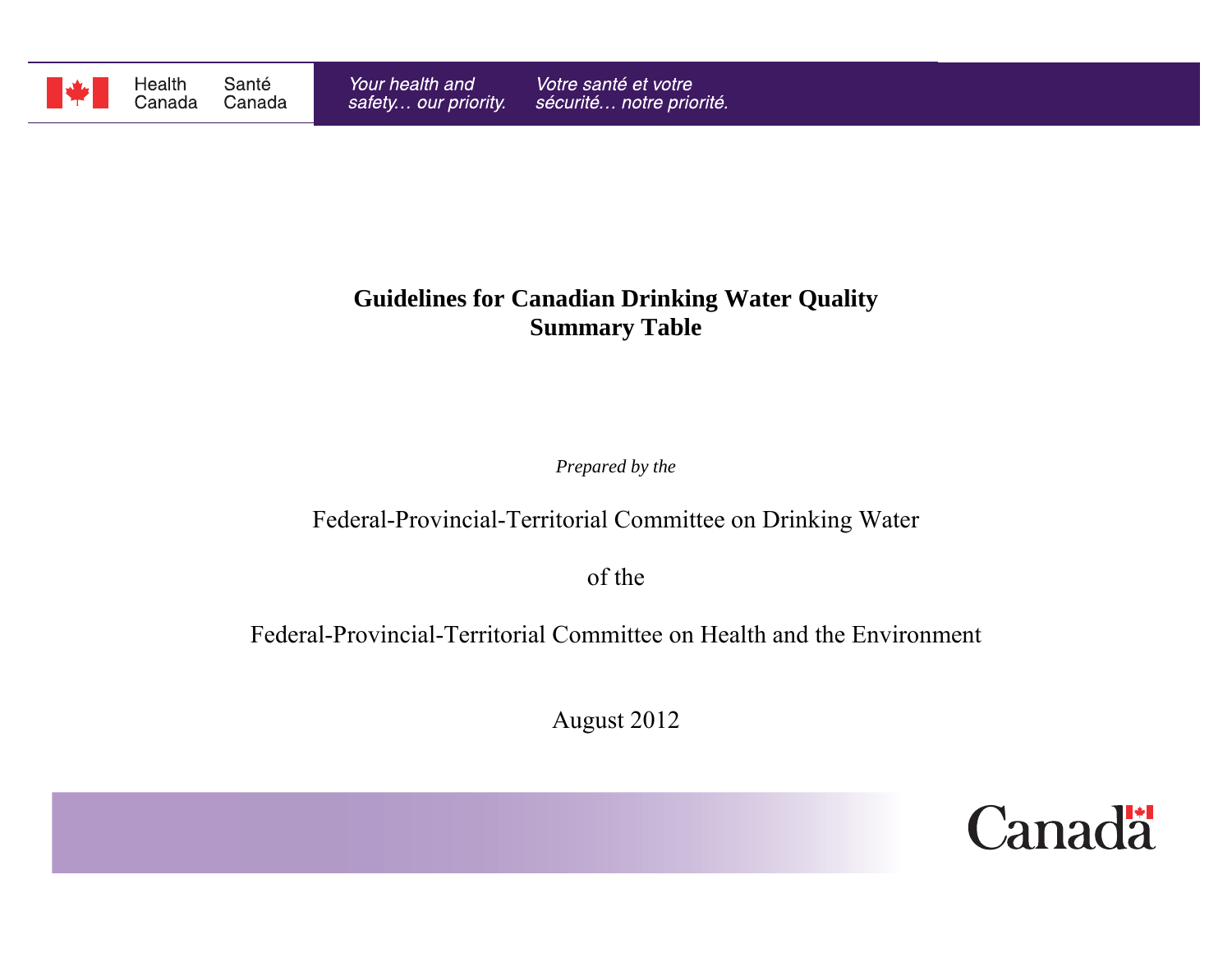This document may be cited as follows:

Health Canada (2012). Guidelines for Canadian Drinking Water Quality—Summary Table. Water, Air and Climate Change Bureau, Healthy Environments and Consumer Safety Branch, Health Canada, Ottawa, Ontario.

The document was prepared by the Federal-Provincial-Territorial Committee on Drinking Water of the Federal-Provincial-Territorial Committee on Health and the Environment.

Any questions or comments on this document may be directed to:

Water, Air and Climate Change Bureau Healthy Environments and Consumer Safety Branch Health Canada 269 Laurier Avenue West, Address Locator 4903D Ottawa, Ontario Canada K1A 0K9

Tel.: 613-948-2566 Fax: 613-952-2574 E-mail: water\_eau@hc-sc.gc.ca

Other documents for the Guidelines for Canadian Drinking Water Quality can be found on the following web page: www.healthcanada.gc.ca/waterquality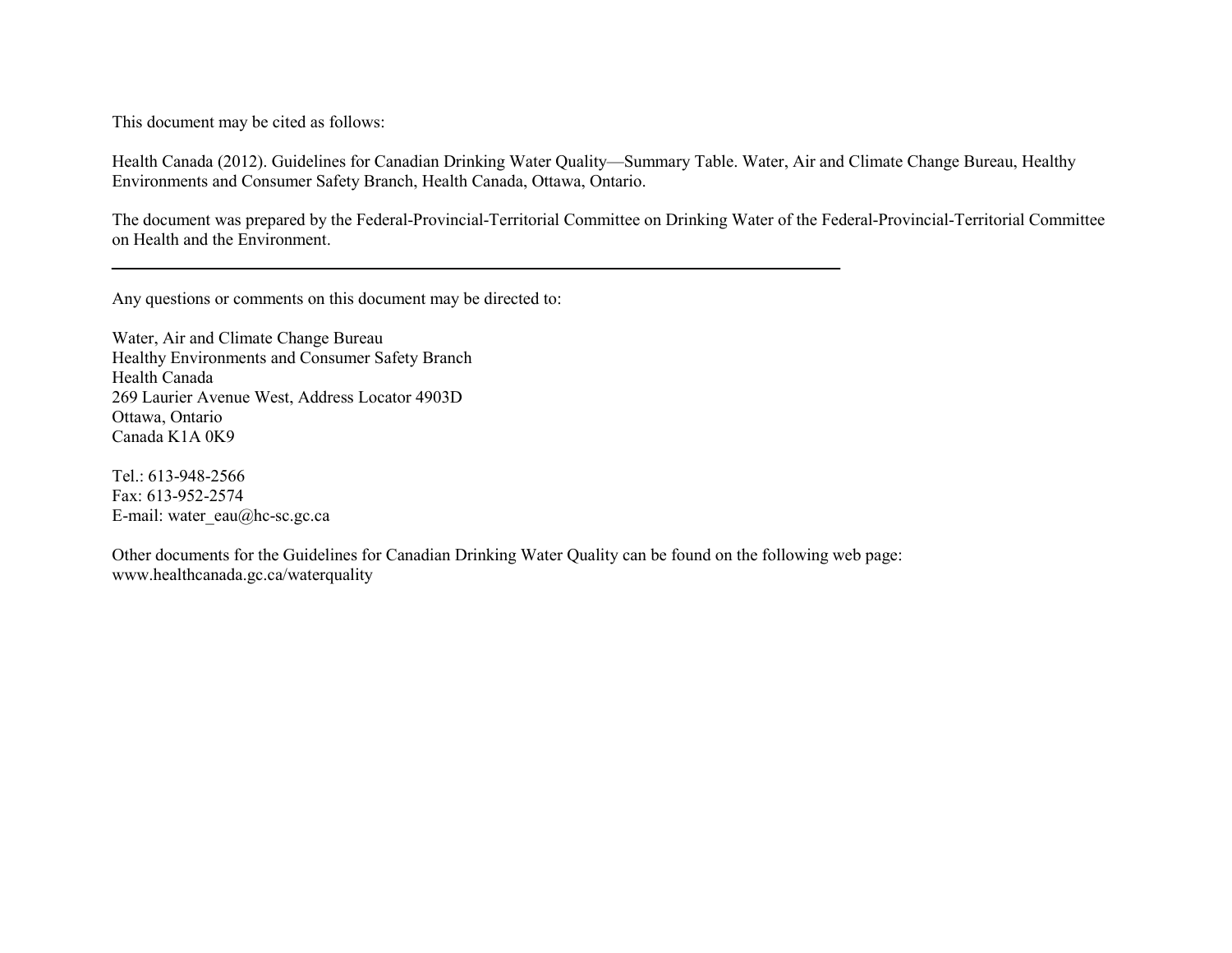## **Table of Contents**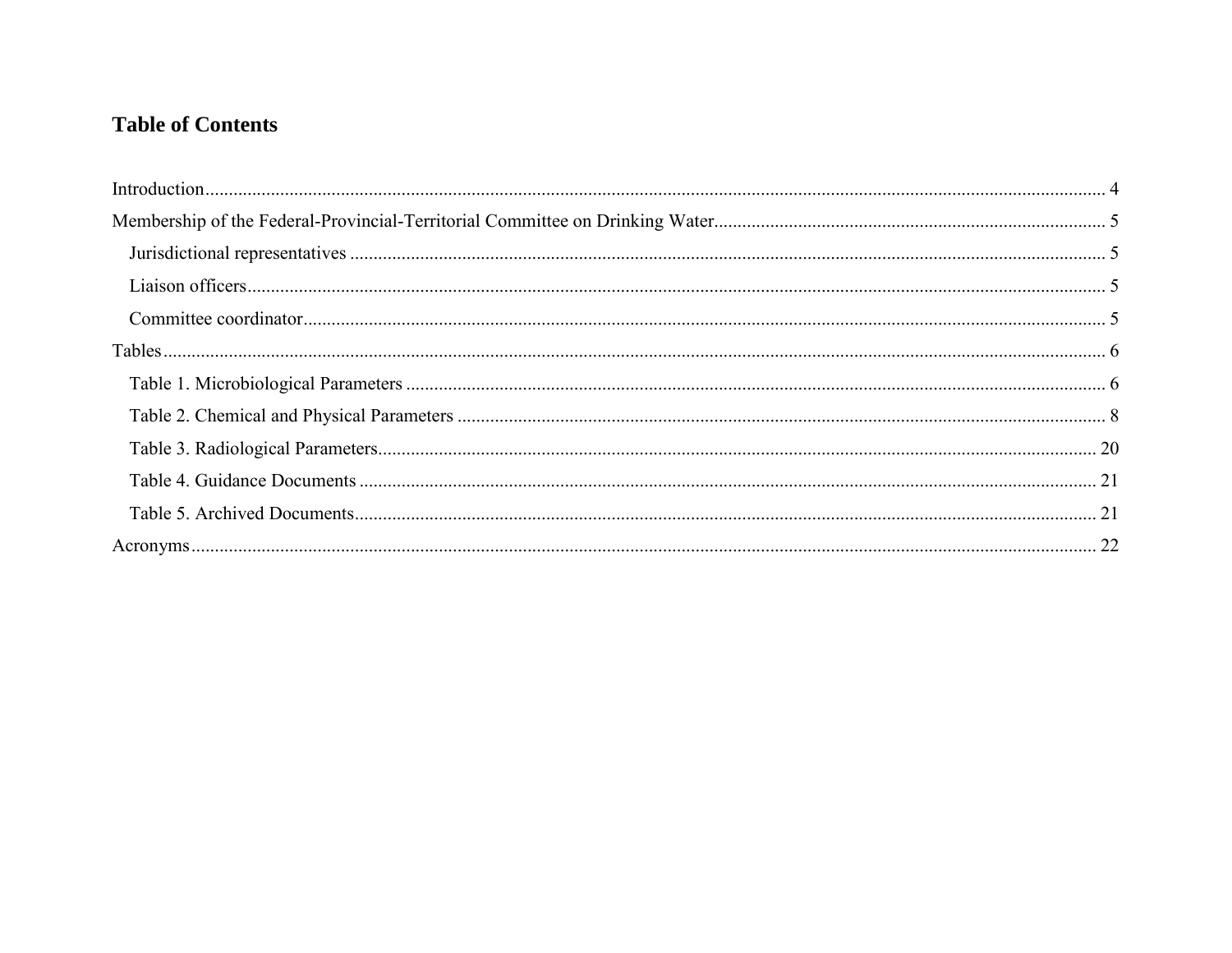### <span id="page-3-0"></span>**Introduction**

The Guidelines for Canadian Drinking Water Quality are established by the Federal-Provincial-Territorial Committee on Drinking Water (CDW) and published by Health Canada. This summary table is updated regularly and published on Health Canada's website (www.healthcanada.gc.ca/waterquality). It supersedes all previous electronic and printed versions, including the 6<sup>th</sup> edition of the Guidelines for Canadian Drinking Water Quality (1996).

Each guideline was established based on current, published scientific research related to health effects, aesthetic effects, and operational considerations. Health-based guidelines are established on the basis of comprehensive review of the known health effects associated with each contaminant, on exposure levels and on the availability of treatment and analytical technologies. Aesthetic effects (e.g., taste, odour) are taken into account when these play a role in determining whether consumers will consider the water drinkable. Operational considerations are factored in when the presence of a substance may interfere with or impair a treatment process or technology (e.g., turbidity interfering with chlorination or UV disinfection) or adversely affect drinking water infrastructure (e.g., corrosion of pipes).

The Federal-Provincial-Territorial Committee on Drinking Water establishes the *Guidelines for Canadian Drinking Water Quality* specifically for contaminants that meet all of the following criteria:

1. exposure to the contaminant could lead to adverse health effects in humans;

2. the contaminant is frequently detected or could be expected to be found in a large number of drinking water supplies throughout Canada; and

3. the contaminant is detected, or could be expected to be detected, in drinking water at a level that is of possible human health significance.

If a contaminant of interest does not meet all these criteria, CDW may choose not to establish a numerical guideline or develop a Guideline Technical Document. In that case, a Guidance Document may be developed.

Older guidelines are systematically reviewed in order to assess the need to update them; in the tables, guidelines that have been reaffirmed include both the original approval and reaffirmation year indicated after the name of the parameter.

Science-based documents published as part of the Guidelines for Canadian Drinking Water Quality (i.e., Guideline Technical Documents, Guidance Documents) are developed through a documented process which includes a literature review, internal and external peer-reviews, public consultations and Federal-Provincial-Territorial approval processes. For more information on specific guidelines, please refer to the guideline technical document or guidance document for the parameter of concern, available on the Health Canada website (www.hc-sc.gc.ca/ewh-semt/pubs/water-eau/index-eng.php).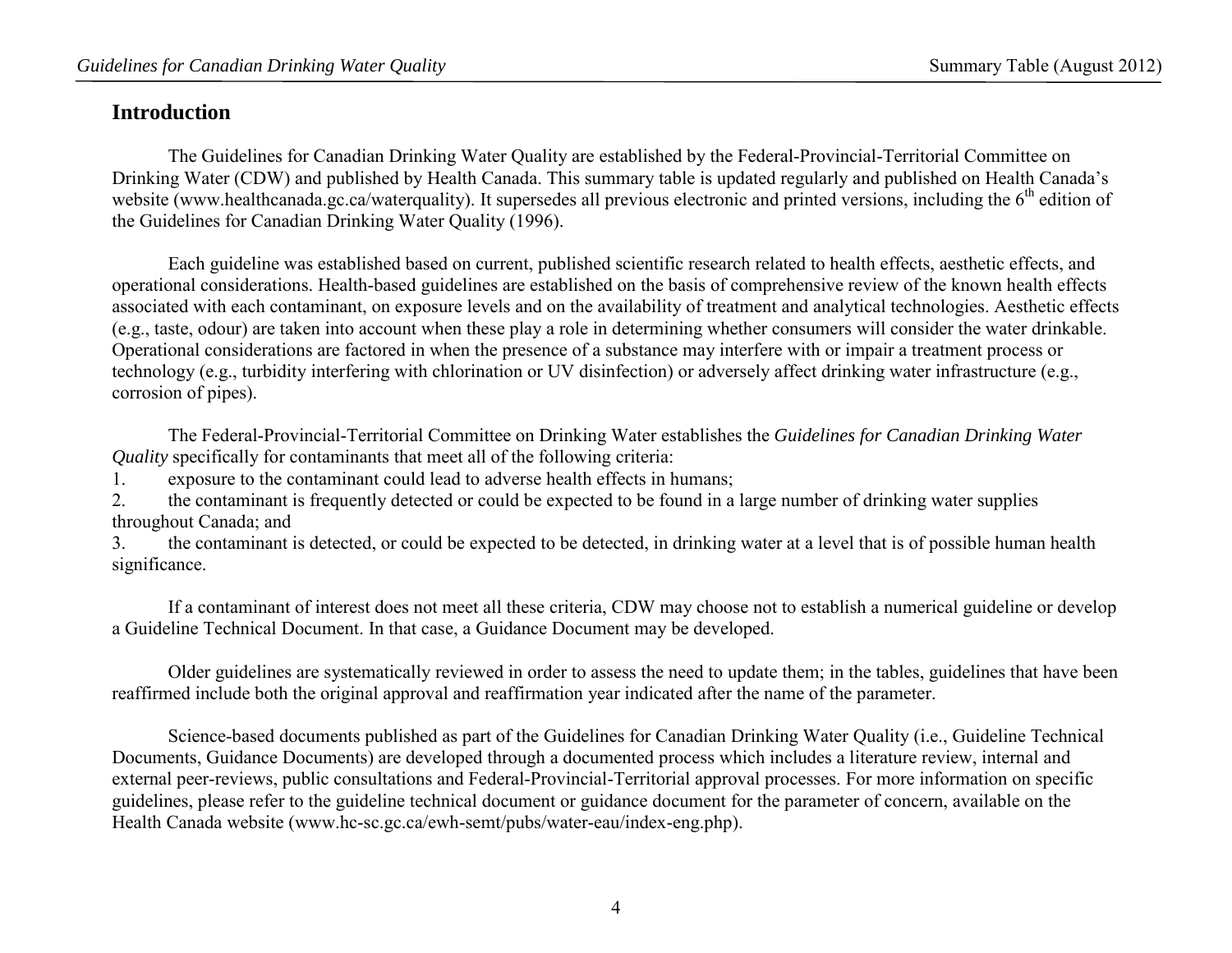### <span id="page-4-0"></span>**Membership of the Federal-Provincial-Territorial Committee on Drinking Water**

### <span id="page-4-1"></span>**Jurisdictional representatives**

| Alberta                      | Department of Environment and Water                                  | Dr. Donald Reid      |
|------------------------------|----------------------------------------------------------------------|----------------------|
| British Columbia             | Ministry of Health                                                   | Mr. Barry Boettger   |
| Manitoba                     | Manitoba Water Stewardship                                           | Ms. Kim Philip       |
| New Brunswick                | Department of Health                                                 | Mr. Kevin Gould      |
|                              | Newfoundland and Labrador Department of Environment and Conservation | Mr. Haseen Kahn      |
| <b>Northwest Territories</b> | Department of Health and Social Services                             | Mr. Duane Fleming    |
| Nova Scotia                  | Department of Environment                                            | Ms. Judy MacDonald   |
| <b>Nunavut Territory</b>     | Department of Health and Social Services                             | Mr. Peter Workman    |
| Ontario                      | Ministry of the Environment                                          | Dr. Satish Deshpande |
| Prince Edward Island         | Department of Environment, Energy and Forestry                       | Mr. George Somers    |
| Québec                       | Ministère du Développement durable, de l'Environnement et des Parcs  | Ms. Caroline Robert  |
| Saskatchewan                 | Ministry of the Environment                                          | Mr. Sam Ferris       |
| <b>Yukon Territory</b>       | Department of Health and Social Services                             | Ms. Patricia Brooks  |
| Canada                       | Department of Health                                                 | Dr. John Cooper      |

### <span id="page-4-2"></span>**Liaison officers**

Federal-Provincial-Territorial Committee on Health and the Environment (CHE) Mr. Peter Workman<br>Environment Canada/Canadian Council of Ministers of the Environment Mr. Doug Spry Environment Canada/Canadian Council of Ministers of the Environment

### <span id="page-4-3"></span>**Committee coordinator**

Health Canada (Water, Air and Climate Change Bureau) Ms. Anne Vézina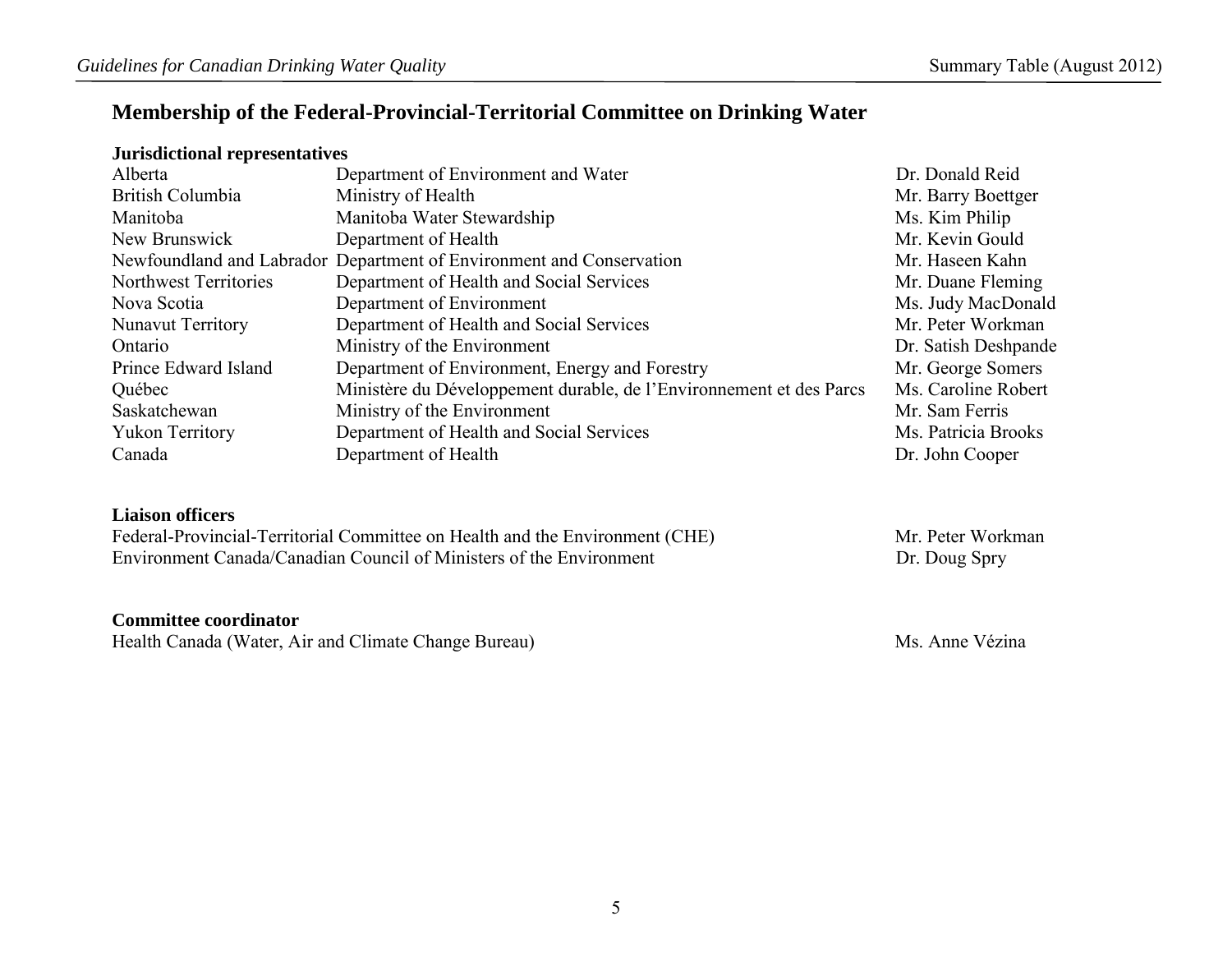### <span id="page-5-0"></span>**Tables**

### <span id="page-5-1"></span>**Table 1. Microbiological Parameters**

 In general, the highest-priority guidelines are those dealing with microbiological contaminants, such as bacteria, protozoa and viruses. As a result of challenges with routine analysis of harmful microorganisms that could potentially be present in inadequately treated drinking water, the microbiological guidelines focus on indicators (*E.coli*, total coliforms) and treatment goals. The use of a multi-barrier approach that includes source water protection, adequate treatment, including disinfection, and a well-maintained distribution system can reduce microorganisms to levels that have not been associated with illness, as well as meet the guidelines outlined below.

| <b>Parameter</b><br>(approval)                        | <b>Guideline</b>                                                                           | <b>Common sources</b>                                       | <b>Health considerations</b>                                                                                                                                                                                                                                                                          | Applying the guideline                                                                                                                                                                                                         |
|-------------------------------------------------------|--------------------------------------------------------------------------------------------|-------------------------------------------------------------|-------------------------------------------------------------------------------------------------------------------------------------------------------------------------------------------------------------------------------------------------------------------------------------------------------|--------------------------------------------------------------------------------------------------------------------------------------------------------------------------------------------------------------------------------|
| Bacterial<br>waterborne<br>pathogens<br>(2006)        | None required                                                                              | Human and animal<br>faeces; some are<br>naturally occurring | Commonly associated with gastrointestinal upset<br>(nausea, vomiting, diarrhoea); some pathogens<br>may infect the lungs, skin, eyes, central nervous<br>system or liver.                                                                                                                             | Use multi-barrier approach to reduce<br>pathogens to levels that are non-detectable or<br>not associated with illness.                                                                                                         |
| Enteric viruses<br>(2011)                             | Treatment goal:<br>Minimum 4 log<br>reduction and/or<br>inactivation of<br>enteric viruses | Human and animal<br>faeces                                  | Commonly associated with gastrointestinal upset<br>(nausea, vomiting, diarrhoea); less common<br>health effects can include respiratory symptoms,<br>central nervous system infections, liver<br>infections and muscular syndromes.                                                                   | Routine monitoring for viruses is not<br>practical; where possible, characterize source<br>water to determine if greater than a 4 log<br>removal or inactivation is necessary.                                                 |
| Escherichia coli<br>$(E. \, coli) (2006)$             | MAC:<br>None detectable per<br>$100 \text{ mL}$                                            | Human and animal<br>faeces                                  | The presence of E. coli indicates recent faecal<br>contamination and the potential presence of<br>microorganisms capable of causing<br>gastrointestinal illnesses; pathogens in human<br>and animal faeces pose the most immediate<br>danger to public health.                                        | E. coli is used as an indicator of the<br>microbiological safety of drinking water; if<br>detected, enteric pathogens may also be<br>present.                                                                                  |
| Heterotrophic<br>plate count<br>(HPC) (2006)          | None required                                                                              | Naturally occurring                                         | HPC results are not an indicator of water safety<br>and should not be used as an indicator of<br>potential adverse human health effects; HPC is a<br>useful operational tool for monitoring general<br>bacteriological water quality through the<br>treatment process and in the distribution system. | If increases in HPC values above baseline<br>levels occur, the system should be inspected to<br>determine the cause; HPC should be<br>minimized through effective treatment and<br>disinfection and remain constant over time. |
| Protozoa:<br>Giardia and<br>Cryptosporidium<br>(2004) | Treatment goal:<br>Minimum 3 log<br>reduction and/or<br>inactivation                       | Human and animal<br>faeces                                  | Commonly associated with gastrointestinal upset<br>(nausea, vomiting, diarrhoea); less common<br>health effects can include respiratory symptoms,<br>central nervous system infections, liver<br>infections and muscular syndromes.                                                                   | Monitoring for Cryptosporidium and Giardia<br>in source waters will provide valuable<br>information for assessing treatment<br>requirements.                                                                                   |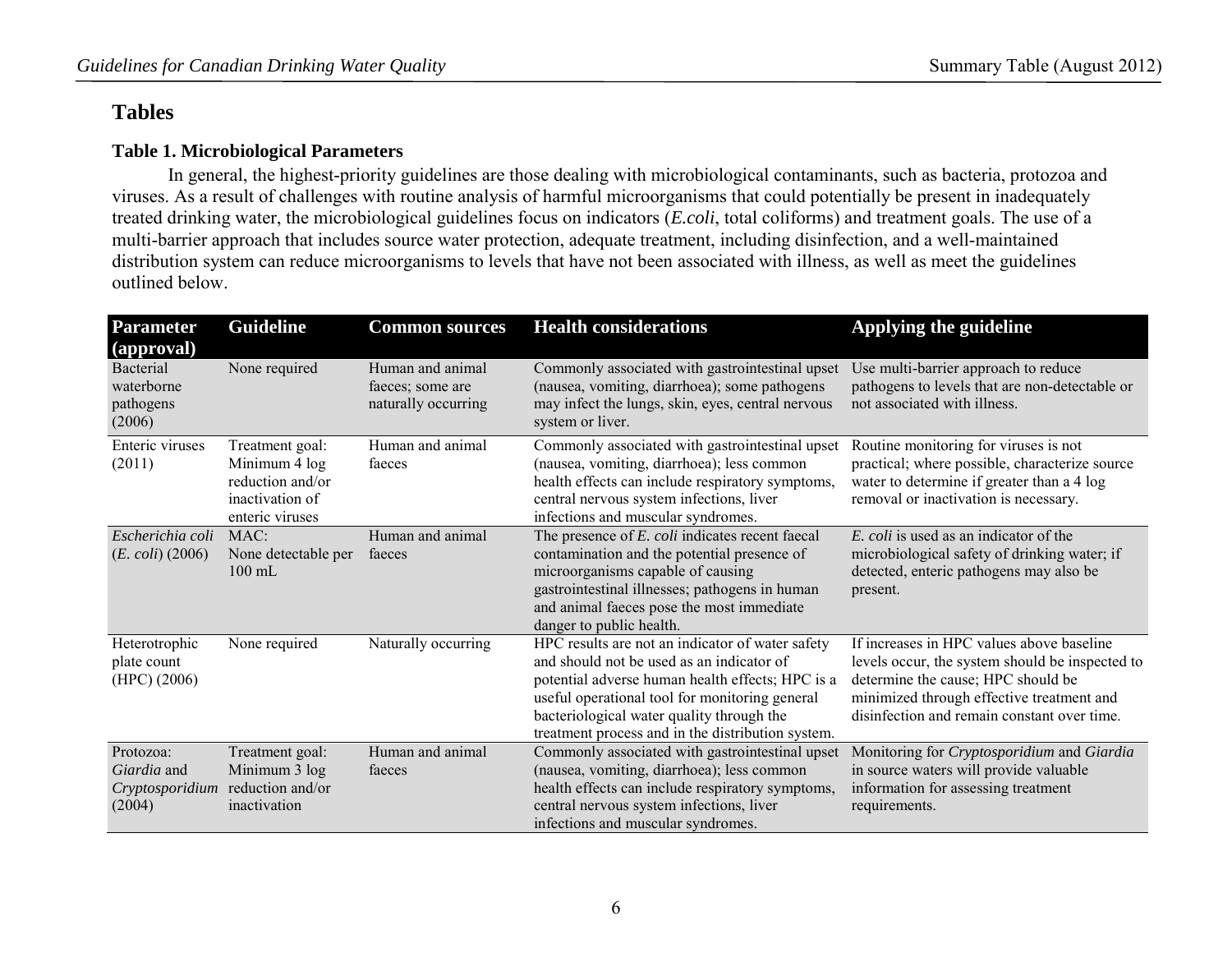| <b>Parameter</b><br>(approval) | <b>Guideline</b>                                                                                                                                                                                                                                                             | <b>Common sources</b>                                                               | <b>Health considerations</b>                                                                                                                                                                                                    | Applying the guideline                                                                                                                                                                                                                                                                                                                                                                                                                                                                                                                                                                                                                     |
|--------------------------------|------------------------------------------------------------------------------------------------------------------------------------------------------------------------------------------------------------------------------------------------------------------------------|-------------------------------------------------------------------------------------|---------------------------------------------------------------------------------------------------------------------------------------------------------------------------------------------------------------------------------|--------------------------------------------------------------------------------------------------------------------------------------------------------------------------------------------------------------------------------------------------------------------------------------------------------------------------------------------------------------------------------------------------------------------------------------------------------------------------------------------------------------------------------------------------------------------------------------------------------------------------------------------|
| Total coliforms<br>(2006)      | At exit of municipal<br>treatment plant or<br>throughout semi-<br><i>public systems:</i><br>MAC of none<br>detectable/100 mL<br>In municipal<br>distribution systems:<br>No consecutive<br>samples or no more<br>than $10\%$ of samples<br>should contain total<br>coliforms | Human and animal<br>faeces; naturally<br>occurring in water, soil<br>and vegetation | Total coliforms are not used as indicators of<br>potential health effects from pathogenic<br>microorganisms; they are used as an operational<br>tool to determine how well the drinking water<br>treatment system is operating. | In water leaving a treatment plant, the<br>presence of total coliforms indicates that the<br>water has been inadequately treated and may<br>contain pathogenic microorganisms; in semi-<br>public systems, the presence of total coliforms<br>generally indicates that the system is<br>vulnerable to contamination and that<br>additional actions need to be taken; in a<br>distribution and storage system, detection of<br>total coliforms can indicate regrowth of the<br>bacteria in distribution system biofilms or<br>intrusion of untreated water; thus,<br>exceedances of the distribution system goal<br>should be investigated. |
| Turbidity (2003)               | Guideline<br>Treated water $\leq 0.1$                                                                                                                                                                                                                                        | Naturally occurring<br>particles:                                                   | Indirect associations: particles can harbour<br>microorganisms, protecting them from                                                                                                                                            | Guidelines apply to individual filter turbidity<br>for systems that use surface water or GUDI;                                                                                                                                                                                                                                                                                                                                                                                                                                                                                                                                             |
|                                | $NTU1$ at all times.<br>Where not                                                                                                                                                                                                                                            | <i>Inorganic</i> : clays, silts,<br>metal precipitates                              | disinfection, and can entrap heavy metals and<br>biocides; elevated or fluctuating turbidity in                                                                                                                                 | drinking water from some sources may meet<br>exemption criteria from filtration requirements                                                                                                                                                                                                                                                                                                                                                                                                                                                                                                                                               |
|                                | achievable:                                                                                                                                                                                                                                                                  | Organic: decomposed                                                                 | filtered water can indicate a problem with the                                                                                                                                                                                  | established by the appropriate authority;                                                                                                                                                                                                                                                                                                                                                                                                                                                                                                                                                                                                  |
|                                | $\leq$ 0.3 NTU <sup>2</sup>                                                                                                                                                                                                                                                  | plant & animal debris,                                                              | water treatment process and a potential increased                                                                                                                                                                               | increases in distribution system turbidity can                                                                                                                                                                                                                                                                                                                                                                                                                                                                                                                                                                                             |
|                                | $\leq$ 1.0 NTU <sup>3</sup>                                                                                                                                                                                                                                                  | microorganisms                                                                      | risk of pathogens in treated water.                                                                                                                                                                                             | be indicative of deteriorating water quality                                                                                                                                                                                                                                                                                                                                                                                                                                                                                                                                                                                               |
|                                | $\leq$ 0.1 NTU <sup>4</sup>                                                                                                                                                                                                                                                  |                                                                                     |                                                                                                                                                                                                                                 | and should be investigated.                                                                                                                                                                                                                                                                                                                                                                                                                                                                                                                                                                                                                |

<sup>1</sup> Where possible, filtration systems should be designed and operated to reduce turbidity levels as low as possible, with a treated water turbidity target of less

than 0.1 NTU at all times<br><sup>2</sup> Chemically assisted filtration: ≤ 0.3 NTU in at least 95% of a) measurements made or b) the time each calendar month; never to exceed 1.0 NTU.

<sup>3</sup> Slow sand or diatomaceous earth filtration:  $\leq 1.0$  NTU in at least 95% of a) measurements made or b) the time each calendar month; never to exceed 3.0 NTU.<br><sup>4</sup> Membrane filtration:  $\leq 0.1$  NTU in at least 99% of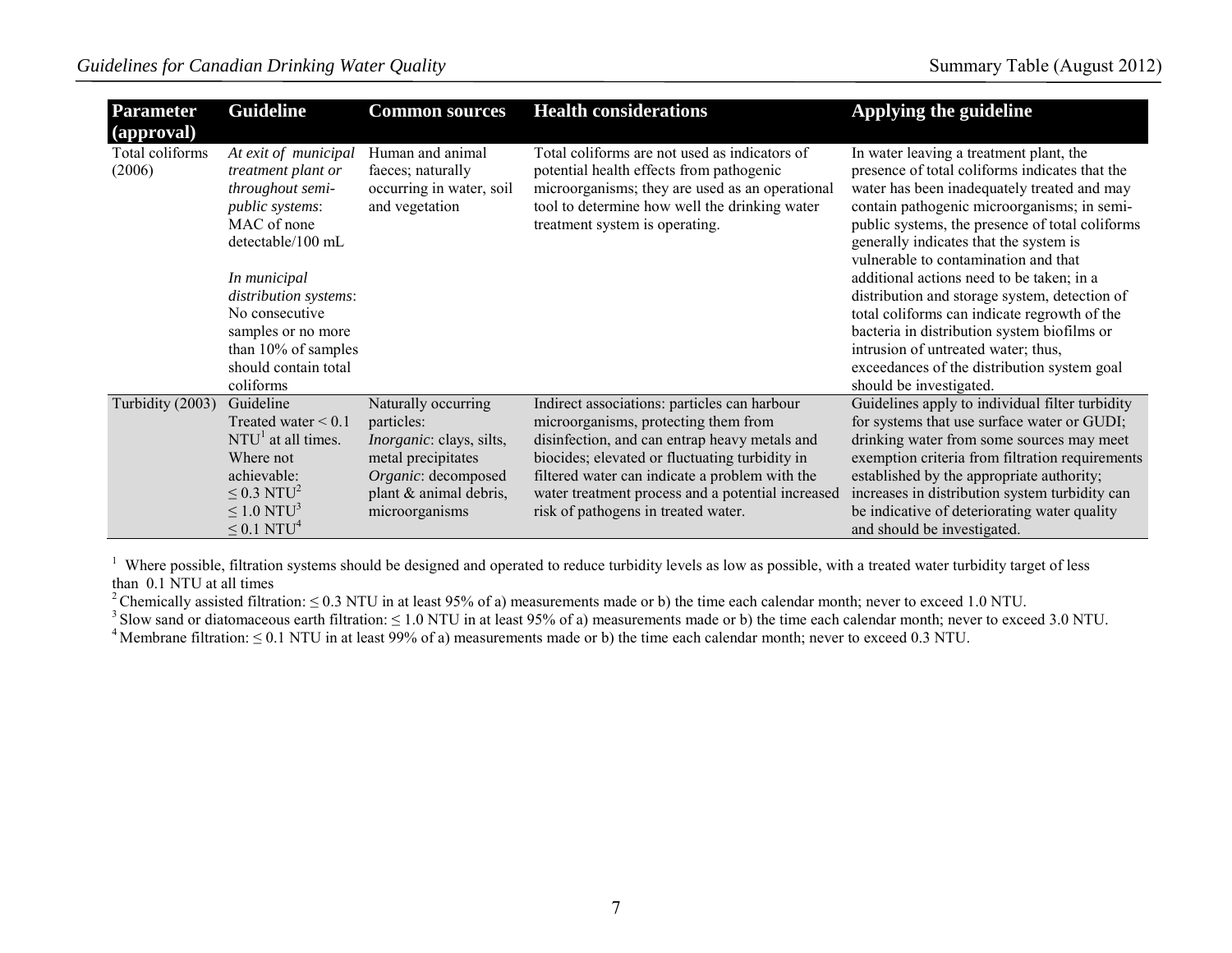### <span id="page-7-0"></span>**Table 2. Chemical and Physical Parameters**

Guidelines for chemical and physical parameters are:

- 1. health based and listed as a maximum acceptable concentrations (MAC);
- 2. based on aesthetic considerations and listed as an aesthetic objectives (AO); or
- 3. established based on operational considerations and listed as an operational guidance values (OG).

In general, the highest priority guidelines are those dealing with microbiological contaminants. Any measure taken to reduce concentrations of chemical contaminants should not compromise the effectiveness of disinfection.

| Type <sup>1</sup> | <b>Parameter</b><br>(approval,<br>reaffirmation) | <b>MAC</b><br>(mg/L)  | (mg/L)                                                                                | <b>Other value Common sources of</b><br>parameter in water                                                                                           | <b>Health considerations</b>                                                                                                                                                                   | <b>Comments</b>                                                                                                                                                           |
|-------------------|--------------------------------------------------|-----------------------|---------------------------------------------------------------------------------------|------------------------------------------------------------------------------------------------------------------------------------------------------|------------------------------------------------------------------------------------------------------------------------------------------------------------------------------------------------|---------------------------------------------------------------------------------------------------------------------------------------------------------------------------|
| T                 | Aluminum (1998)                                  |                       | OG:<br>< 0.1<br>(conventional<br>treatment);<br>$< 0.2$ (other<br>treatment<br>types) | Aluminum salts used as<br>coagulants in drinking<br>water treatment; naturally<br>occurring                                                          |                                                                                                                                                                                                | Current weight of evidence does not<br>indicate adverse health effects at levels<br>found in drinking water.                                                              |
| I                 | Ammonia (1987)                                   | None<br>required      |                                                                                       | Naturally occurring;<br>released from agricultural<br>or industrial wastes; added<br>as part of chloramination<br>for drinking water<br>disinfection |                                                                                                                                                                                                | Guideline value not necessary as it is<br>produced in the body and efficiently<br>metabolized in healthy people; no adverse<br>effects at levels found in drinking water. |
| -1                | Antimony (1997)                                  | 0.006                 |                                                                                       | Naturally occurring<br>(erosion); soil runoff;<br>industrial effluents;<br>leaching from plumbing<br>materials and solder                            | Health basis of MAC: Microscopic<br>changes in organs and tissues<br>(thymus, kidney, liver, spleen,<br>thyroid)                                                                               | MAC takes into consideration analytical<br>achievability; plumbing should be<br>thoroughly flushed before water is used for<br>consumption.                               |
| $\bf{I}$          | Arsenic (2006)                                   | 0.010<br><b>ALARA</b> |                                                                                       | Naturally occurring<br>(erosion and weathering of<br>soils, minerals, ores)                                                                          | Health basis of MAC: Cancer (lung,<br>bladder, liver, skin) (classified as<br>human carcinogen)<br>Other: Skin, vascular and<br>neurological effects (numbness and<br>tingling of extremities) | MAC based on treatment achievability;<br>elevated levels associated with certain<br>groundwaters; levels should be kept as low<br>as reasonably achievable.               |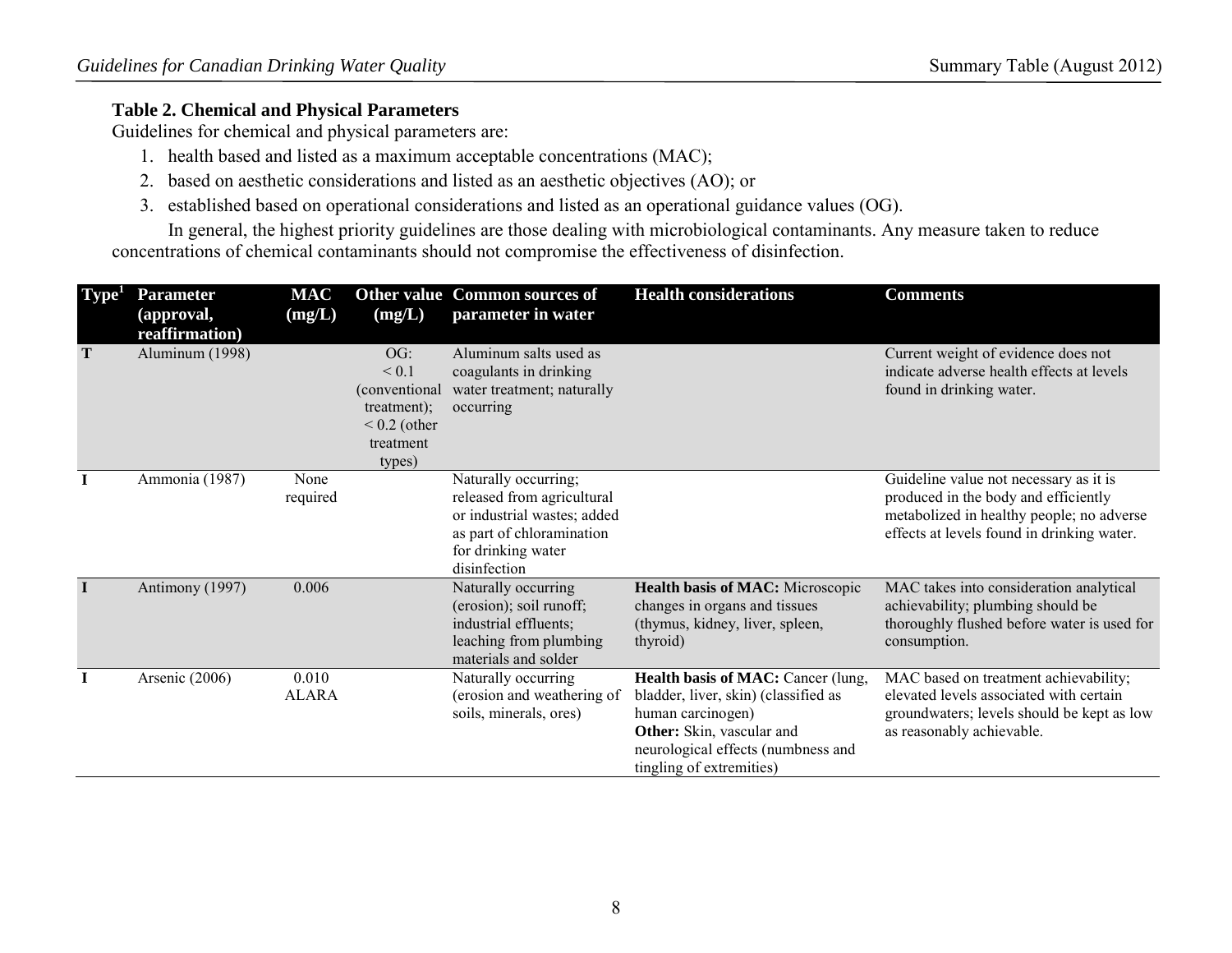| Type <sup>1</sup> | <b>Parameter</b><br>(approval,<br>reaffirmation) | <b>MAC</b><br>(mg/L) | (mg/L) | Other value Common sources of<br>parameter in water                                                             | <b>Health considerations</b>                                                                                                                                                                           | <b>Comments</b>                                                                                                                   |
|-------------------|--------------------------------------------------|----------------------|--------|-----------------------------------------------------------------------------------------------------------------|--------------------------------------------------------------------------------------------------------------------------------------------------------------------------------------------------------|-----------------------------------------------------------------------------------------------------------------------------------|
| $\bf{I}$          | Asbestos (1989,<br>2005)                         | None<br>required     |        | Naturally occurring<br>(erosion of asbestos<br>minerals and ores); decay<br>of asbestos-cement pipes            |                                                                                                                                                                                                        | Guideline value not necessary; no evidence<br>of adverse health effects from exposure<br>through drinking water.                  |
| $\mathbf{P}$      | Atrazine (1993)                                  | 0.005                |        | Leaching and/or runoff<br>from agricultural use                                                                 | <b>Health basis of MAC:</b><br>Developmental effects (reduced body<br>weight of offspring)<br>Other: Potential increased risk of<br>ovarian cancer or lymphomas<br>(classified as possible carcinogen) | MAC applicable to the sum of atrazine and<br>its N-dealkylated metabolites; persistent in<br>source waters.                       |
| $\mathbf{P}$      | Azinphos-methyl<br>(1989, 2005)                  | 0.02                 |        | Leaching and/or runoff<br>from agricultural use                                                                 | Health basis of MAC: Neurological<br>effects (plasma cholinesterase)                                                                                                                                   | All uses to be phased out by 2012.                                                                                                |
| $\bf{I}$          | <b>Barium</b> (1990)                             | 1.0                  |        | Naturally occurring;<br>releases or spills from<br>industrial uses                                              | <b>Health basis of MAC:</b> Increases in<br>blood pressure, cardiovascular disease                                                                                                                     |                                                                                                                                   |
| $\mathbf{O}$      | Benzene (2009)                                   | 0.005                |        | Releases or spills from<br>industrial uses                                                                      | <b>Health basis of MAC: Bone marrow</b><br>(red and white blood cell) changes and<br>cancer (classified as human<br>carcinogen)<br>Other: Blood system and<br>immunological responses                  | MAC considers additional exposure<br>through showering and bathing; drinking<br>water is generally a minor source of<br>exposure. |
| $\mathbf 0$       | Benzo[a]pyrene<br>(1988, 2005)                   | 0.00001              |        | Leaching from liners in<br>water distribution systems                                                           | <b>Health basis of MAC: Stomach</b><br>tumours (classified as probable<br>carcinogen)                                                                                                                  |                                                                                                                                   |
| $\mathbf I$       | Boron (1990)                                     | 5                    |        | Naturally occurring;<br>leaching or runoff from<br>industrial use                                               | Health basis of MAC: Reproductive<br>effects (testicular atrophy,<br>spermatogenesis)<br>Other: Limited evidence of reduced<br>sexual function in men                                                  | MAC based on treatment achievability.                                                                                             |
| <b>DBP</b>        | Bromate (1998)                                   | $\overline{0.01}$    |        | By-product of drinking<br>water disinfection with<br>ozone; possible<br>contaminant in<br>hypochlorite solution | Health basis of MAC: Renal cell<br>tumours (classified as probable<br>carcinogen)                                                                                                                      | MAC based on analytical and treatment<br>achievability                                                                            |
| $\mathbf{P}$      | Bromoxynil (1989,<br>2005)                       | 0.005                |        | Leaching or runoff from<br>agricultural use                                                                     | Health basis of MAC: Reduced liver<br>to body weight ratios                                                                                                                                            |                                                                                                                                   |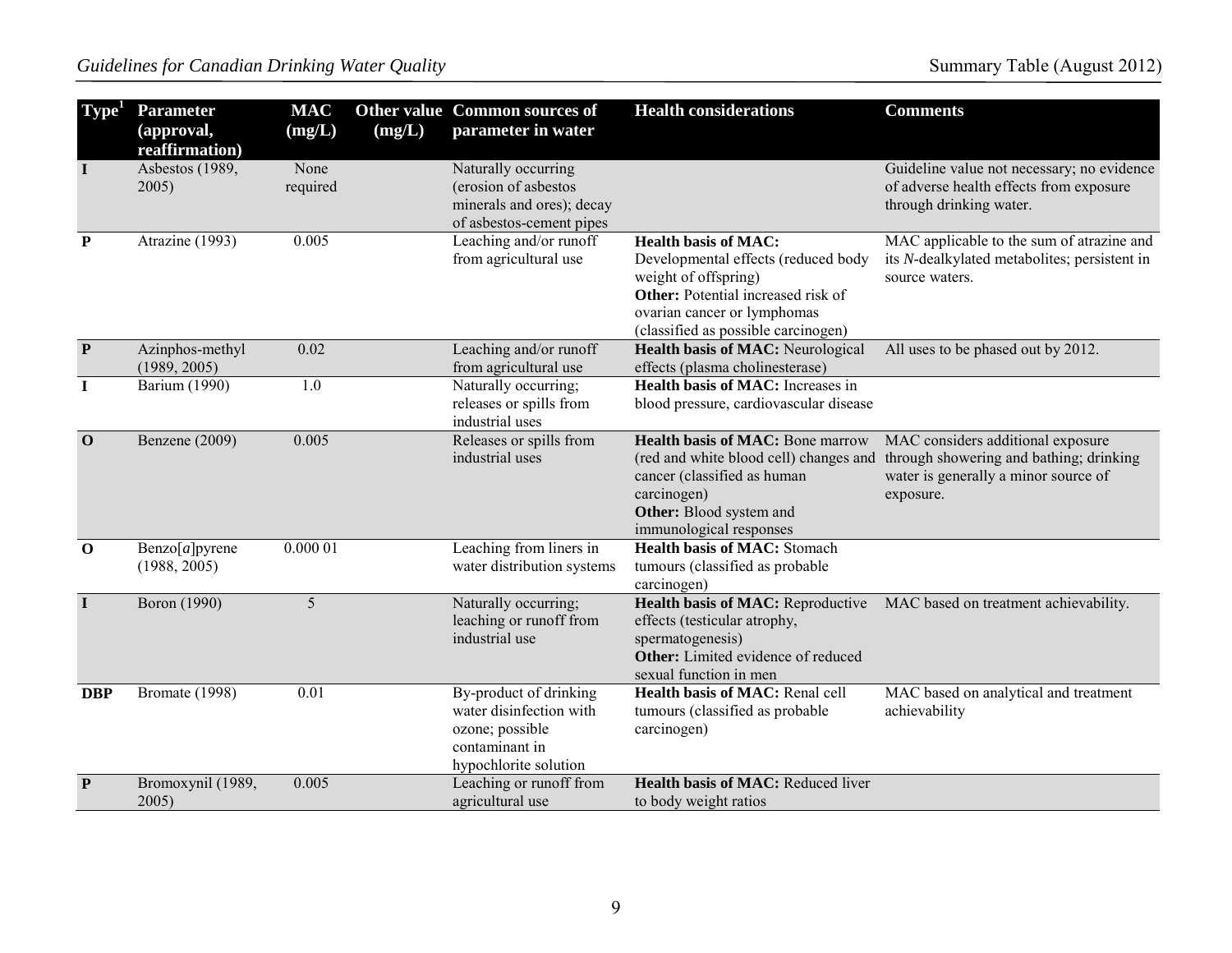| Type <sup>1</sup> | <b>Parameter</b><br>(approval,<br>reaffirmation) | <b>MAC</b><br>(mg/L) | (mg/L)         | Other value Common sources of<br>parameter in water                                                                                                                                            | <b>Health considerations</b>                                                                                             | <b>Comments</b>                                                                                                                                                                                                                                                                      |
|-------------------|--------------------------------------------------|----------------------|----------------|------------------------------------------------------------------------------------------------------------------------------------------------------------------------------------------------|--------------------------------------------------------------------------------------------------------------------------|--------------------------------------------------------------------------------------------------------------------------------------------------------------------------------------------------------------------------------------------------------------------------------------|
| $\mathbf I$       | Cadmium (1986,<br>2005)                          | 0.005                |                | Leaching from galvanized<br>pipes, solders or black<br>polyethylene pipes;<br>industrial and municipal<br>waste                                                                                | Health basis of MAC: Kidney<br>damage and softening of bone                                                              |                                                                                                                                                                                                                                                                                      |
| $\mathbf I$       | Calcium (1987,<br>2005)                          | None<br>required     |                | Naturally occurring<br>(erosion and weathering of<br>soils, minerals, ores)                                                                                                                    |                                                                                                                          | Guideline value not necessary, as there is<br>no evidence of adverse health effects from<br>calcium in drinking water; calcium<br>contributes to hardness                                                                                                                            |
| ${\bf P}$         | Carbaryl (1991,<br>2005)                         | 0.09                 |                | Leaching or runoff from<br>agricultural use                                                                                                                                                    | <b>Health basis of MAC: Decreased</b><br>kidney function (may be rapidly<br>reversible after exposure ceases)            |                                                                                                                                                                                                                                                                                      |
| $\mathbf{P}$      | Carbofuran (1991,<br>2005)                       | 0.09                 |                | Leaching or runoff from<br>agricultural use                                                                                                                                                    | <b>Health basis of MAC: Nervous</b><br>system effects (cholinesterase<br>inhibition) and growth suppression              |                                                                                                                                                                                                                                                                                      |
| $\mathbf 0$       | Carbon tetrachloride<br>(2010)                   | 0.002                |                | Industrial effluents and<br>leaching from hazardous<br>waste sites                                                                                                                             | <b>Health basis of MAC:</b> Liver toxicity<br>Other: Kidney damage; liver tumours<br>(classified as probable carcinogen) | MAC considers additional exposure<br>through showering and bathing                                                                                                                                                                                                                   |
| D                 | Chloramines (1995)                               | 3.0                  |                | Monochloramine is used as<br>a secondary disinfectant;<br>formed in presence of both<br>chlorine and ammonia                                                                                   | Health basis of MAC: Reduced body<br>weight gain<br>Other: immunotoxicity effects                                        | MAC is for total chloramines based on<br>health effects associated with<br>monochloramine and analytical<br>achievability                                                                                                                                                            |
| <b>DBP</b>        | Chlorate (2008)                                  | 1                    |                | By-product of drinking<br>water disinfection with<br>chlorine dioxide; possible<br>contaminant in<br>hypochlorite solution                                                                     | Health basis of MAC: Thyroid gland<br>effects (colloid depletion)                                                        | Formation of chlorate ion should be<br>prevented, as it is difficult to remove once<br>formed; chlorate formation should be<br>controlled by respecting the maximum<br>feed dose of 1.2 mg/L of chlorine dioxide<br>and managing /monitoring formation in<br>hypochlorite solutions. |
| $\mathbf I$       | Chloride (1979,<br>2005)                         |                      | AO: $\leq$ 250 | Naturally occurring<br>(seawater intrusion);<br>dissolved salt deposits,<br>highway salt, industrial<br>effluents, oil well<br>operations, sewage,<br>irrigation drainage, refuse<br>leachates |                                                                                                                          | Based on taste and potential for corrosion<br>in the distribution system                                                                                                                                                                                                             |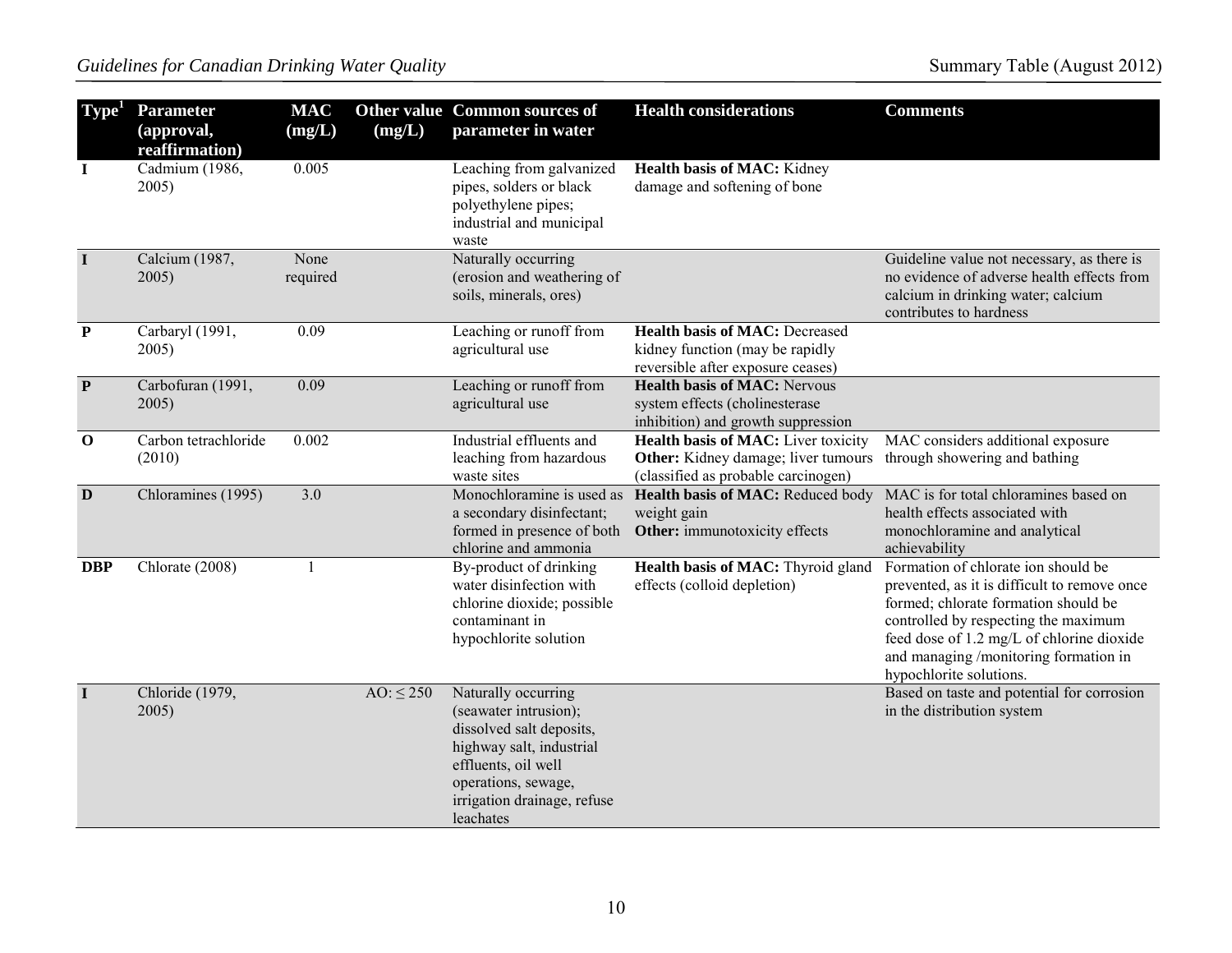| Type <sup>1</sup> | <b>Parameter</b><br>(approval,<br>reaffirmation)      | <b>MAC</b><br>(mg/L) | (mg/L)                      | Other value Common sources of<br>parameter in water                                         | <b>Health considerations</b>                                                                                                                                                                     | <b>Comments</b>                                                                                                                                                                       |
|-------------------|-------------------------------------------------------|----------------------|-----------------------------|---------------------------------------------------------------------------------------------|--------------------------------------------------------------------------------------------------------------------------------------------------------------------------------------------------|---------------------------------------------------------------------------------------------------------------------------------------------------------------------------------------|
| $\mathbf D$       | Chlorine (2009)                                       | None<br>required     |                             | Used as drinking water<br>disinfectant                                                      | Guideline value not necessary due to<br>low toxicity at concentrations found in Canadian drinking water distribution<br>drinking water                                                           | Free chlorine concentrations in most<br>systems range from $0.04$ to $2.0$ mg/L                                                                                                       |
| D                 | Chlorine dioxide<br>(2008)                            | None<br>required     |                             | Used as drinking water<br>disinfectant                                                      | A guideline for chlorine dioxide is not A maximum feed dose of 1.2 mg/L of<br>required because of its rapid reduction<br>to chlorite in drinking water                                           | chlorine dioxide should not be exceeded to<br>control the formation of chlorite and<br>chlorate                                                                                       |
| <b>DBP</b>        | Chlorite (2008)                                       |                      |                             | By-product of drinking<br>water disinfection with<br>chlorine dioxide                       | <b>Health basis of MAC:</b><br>Neurobehavioural effects (lowered<br>auditory startle amplitude, decreased<br>exploratory activity), decreased<br>absolute brain weight, altered liver<br>weights | Chlorite formation should be controlled by<br>respecting the maximum feed dose of<br>1.2 mg/L of chlorine dioxide and<br>managing /monitoring formation in<br>hypochlorite solutions. |
| $\mathbf{P}$      | Chlorpyrifos (1986)                                   | 0.09                 |                             | Leaching and/or runoff<br>from agricultural or other<br>uses                                | <b>Health basis of MAC: Nervous</b><br>system effects (cholinesterase<br>inhibition)                                                                                                             | Not expected to leach significantly into<br>groundwater                                                                                                                               |
| $\bf{I}$          | Chromium (1986)                                       | 0.05                 |                             | Naturally occurring<br>(erosion of minerals);<br>releases or spills from<br>industrial uses | Health basis of MAC: Enlarged<br>liver, irritation of the skin, respiratory<br>and gastrointestinal tracts from<br>chromium (VI)                                                                 | Chromium (III) is an essential element;<br>MAC is protective of health effects from<br>chromium (VI)                                                                                  |
| T                 | Colour (1979, 2005)                                   |                      | $AO: \leq 15$<br><b>TCU</b> | Naturally occurring organic<br>substances, metals;<br>industrial wastes                     |                                                                                                                                                                                                  | May interfere with disinfection; removal is<br>important to ensure effective treatment                                                                                                |
| $\mathbf I$       | Copper (1992)                                         |                      | $AO: \leq 1.0$              | Naturally occurring;<br>leaching from copper<br>piping                                      | Copper is an essential element in<br>human metabolism. Adverse health<br>effects occur at levels much higher<br>than the aesthetic objective                                                     | Based on taste, staining of laundry and<br>plumbing fixtures; plumbing should be<br>thoroughly flushed before water is used for<br>consumption                                        |
| $\mathbf I$       | Cyanide (1991)                                        | 0.2                  |                             | Industrial and mining<br>effluents; release from<br>organic compounds                       | Health basis of MAC: No clinical or<br>other changes at the highest dose<br>tested                                                                                                               | Health effects from cyanide are acute; at<br>low levels of exposure, it can be detoxified<br>to a certain extent in the human body                                                    |
| $\mathbf 0$       | Cyanobacterial<br>toxins-<br>Microcystin-LR<br>(2002) | 0.0015               |                             | Naturally occurring<br>(released from blooms of<br>blue-green algae)                        | Health basis of MAC: Liver effects<br>(enzyme inhibitor)<br><b>Other:</b> Classified as possible<br>carcinogen                                                                                   | MAC is protective of total microcystins;<br>avoid algicides like copper sulphate, as<br>they may cause toxin release into water                                                       |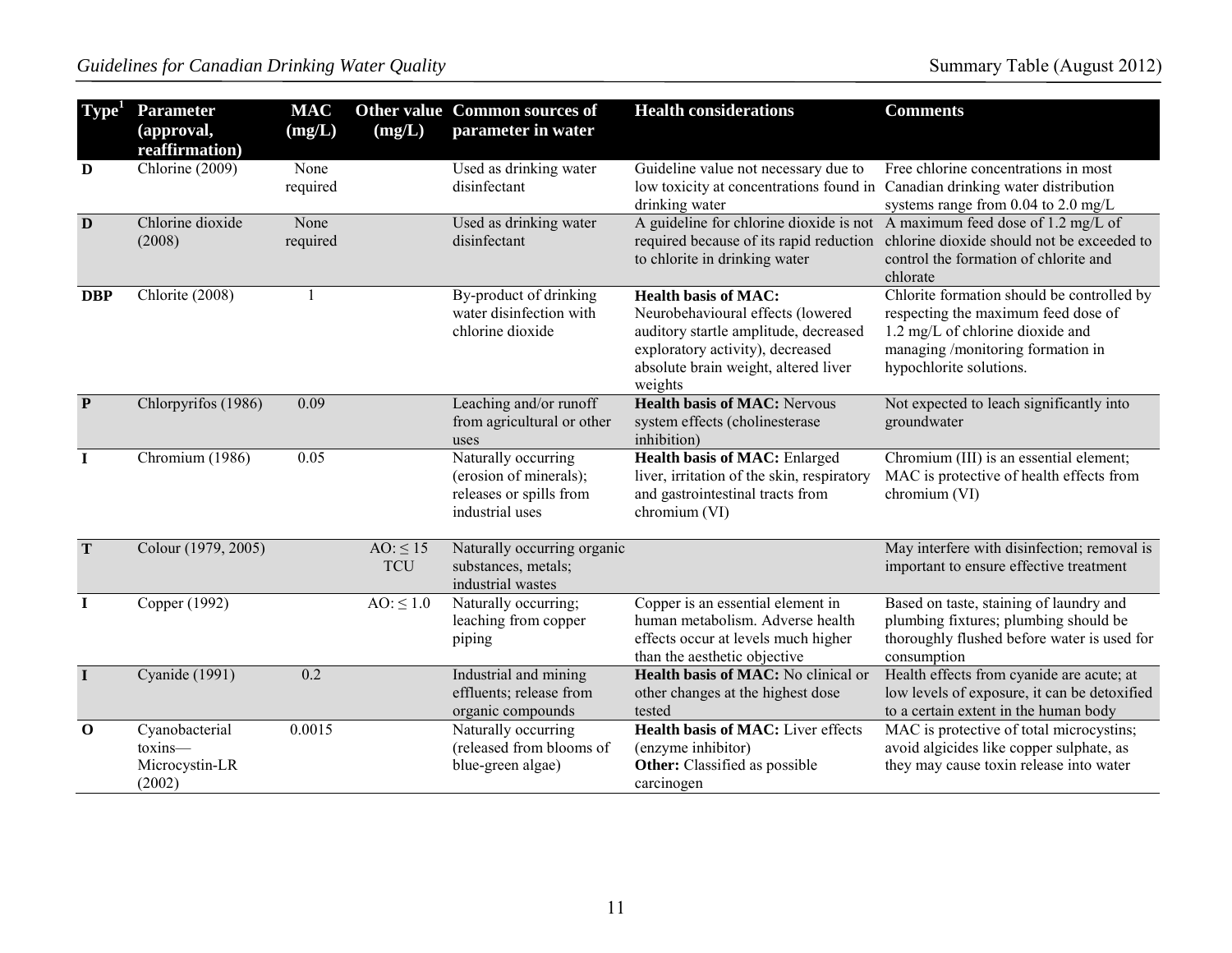| Type <sup>1</sup> | <b>Parameter</b><br>(approval,<br>reaffirmation)           | <b>MAC</b><br>(mg/L) | (mg/L)            | <b>Other value Common sources of</b><br>parameter in water                                           | <b>Health considerations</b>                                                                                                                  | <b>Comments</b>                                                                                                 |
|-------------------|------------------------------------------------------------|----------------------|-------------------|------------------------------------------------------------------------------------------------------|-----------------------------------------------------------------------------------------------------------------------------------------------|-----------------------------------------------------------------------------------------------------------------|
| $\mathbf{P}$      | Diazinon (1986,<br>2005)                                   | 0.02                 |                   | Runoff from agricultural or<br>other uses                                                            | <b>Health basis of MAC: Nervous</b><br>system effects (cholinesterase<br>inhibition)                                                          | Not expected to leach significantly into<br>groundwater                                                         |
| $\mathbf{P}$      | Dicamba (1987,<br>2005)                                    | 0.12                 |                   | Leaching or runoff from<br>agricultural or other uses                                                | <b>Health basis of MAC:</b> Liver effects<br>(vacuolization, necrosis, fatty deposits<br>and liver weight changes)                            | Readily leaches into groundwater                                                                                |
| $\mathbf 0$       | $1,2-$<br>Dichlorobenzene <sup>2</sup><br>(1987)           | 0.2                  | $AO: \leq 0.003$  | Releases or spills from<br>industrial effluents                                                      | <b>Health basis of MAC:</b> Increased<br>blood cholesterol, protein and glucose<br>levels                                                     | AO based on odour; levels above the AO<br>would render drinking water unpalatable                               |
| $\mathbf 0$       | $1,4-$<br>Dichlorobenzene <sup>2</sup><br>(1987)           | 0.005                | $AO: \leq 0.001$  | Releases or spills from<br>industrial effluents; use of<br>urinal deodorants                         | Health basis of MAC: Benign liver<br>tumours and adrenal gland tumours<br>(classified as probable carcinogen)                                 | AO based on odour; levels above the AO<br>would render drinking water unpalatable                               |
| $\mathbf{O}$      | 1,2-Dichloroethane<br>(1987)                               | 0.005                |                   | Releases or spills from<br>industrial effluents; waste<br>disposal                                   | <b>Health basis of MAC:</b> Cancer of the<br>circulatory system (classified as<br>probable carcinogen)                                        | MAC based on treatment and analytical<br>achievability                                                          |
| $\mathbf 0$       | $1,1-$<br>Dichloroethylene<br>(1994)                       | 0.014                |                   | Releases or spills from<br>industrial effluents                                                      | <b>Health basis of MAC:</b> Liver effects<br>(fatty changes)                                                                                  |                                                                                                                 |
| $\mathbf 0$       | Dichloromethane<br>(2011)                                  | 0.05                 |                   | Industrial and municipal<br>wastewater discharges                                                    | <b>Health basis of MAC:</b> Liver effects<br>(liver foci and areas of cellular<br>alteration).<br>Other: Classified as probable<br>carcinogen | MAC is protective of carcinogenic effects<br>and considers additional exposure through<br>showering and bathing |
| $\mathbf 0$       | 2,4-Dichlorophenol<br>(1987, 2005)                         | 0.9                  | $AO: \leq 0.0003$ | By-product of drinking<br>water disinfection with<br>chlorine; releases from<br>industrial effluents | Health basis of MAC: Liver effects<br>(cellular changes)                                                                                      | AO based on odour; levels above the AO<br>would render drinking water unpalatable                               |
| $\mathbf{P}$      | $2,4-$<br>Dichlorophenoxy<br>acetic acid (2,4-D)<br>(1991) | 0.1                  |                   | Leaching and/or runoff<br>from use as a weed<br>controller; releases from<br>industrial effluents    | Health basis of MAC: Kidney effects<br>(tubular cell pigmentation)                                                                            |                                                                                                                 |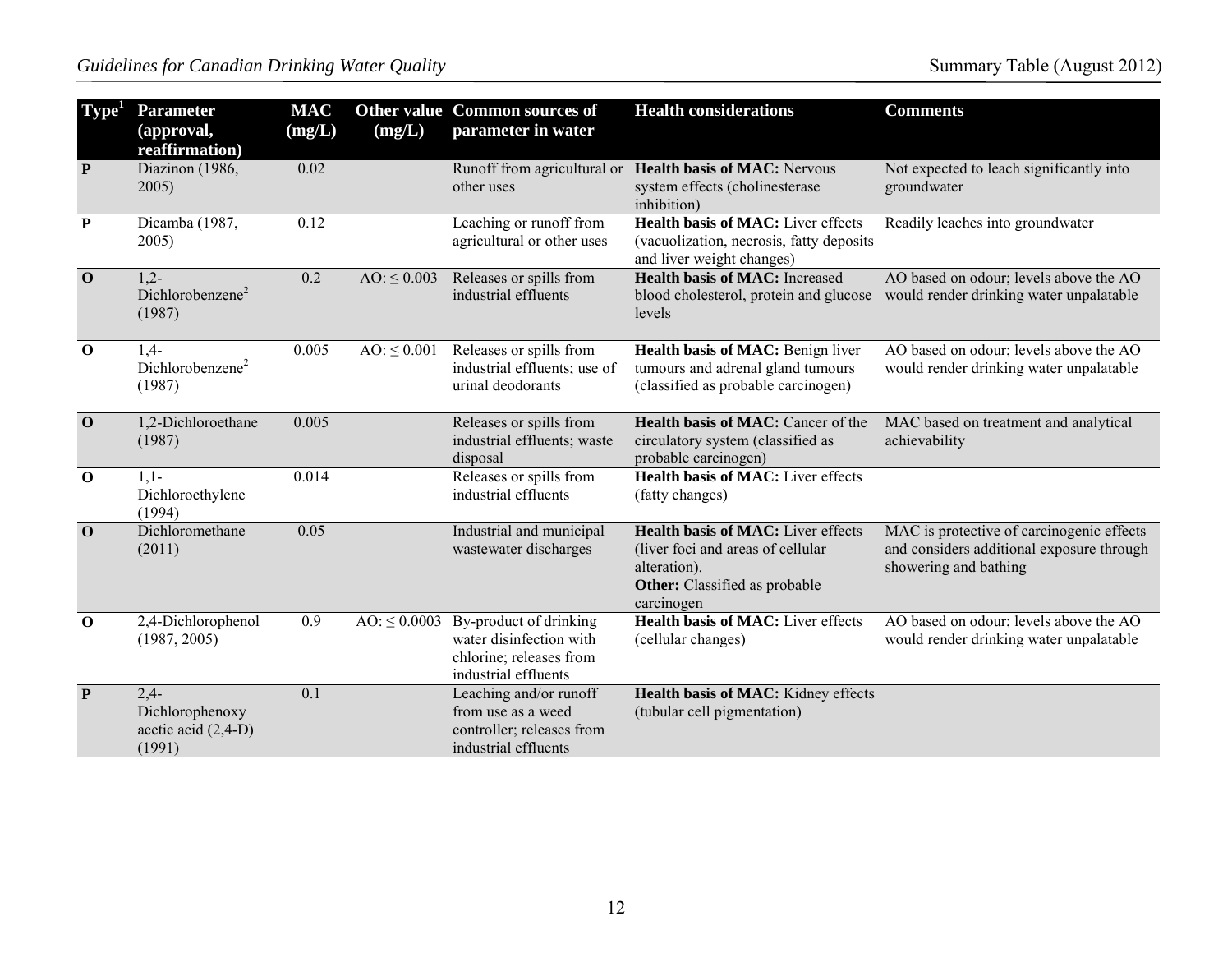| Type <sup>1</sup>       | <b>Parameter</b><br>(approval,<br>reaffirmation)         | <b>MAC</b><br>(mg/L) | (mg/L)            | Other value Common sources of<br>parameter in water                                                                | <b>Health considerations</b>                                                                       | <b>Comments</b>                                                                                                                                                                                                                            |
|-------------------------|----------------------------------------------------------|----------------------|-------------------|--------------------------------------------------------------------------------------------------------------------|----------------------------------------------------------------------------------------------------|--------------------------------------------------------------------------------------------------------------------------------------------------------------------------------------------------------------------------------------------|
| $\mathbf{P}$            | Diclofop-methyl<br>(1987, 2005)                          | 0.009                |                   | Leaching and/or runoff<br>from use as a weed<br>controller; added directly to<br>water to control aquatic<br>weeds | Health basis of MAC: Liver effects<br>(enlargement and enzyme changes)                             | Low potential for groundwater<br>contamination                                                                                                                                                                                             |
| $\overline{\mathbf{P}}$ | Dimethoate (1986,<br>2005)                               | 0.02                 |                   | Leaching and/or runoff<br>from residential,<br>agricultural and forestry<br>use                                    | <b>Health basis of MAC: Nervous</b><br>system effects (cholinesterase<br>inhibition)               |                                                                                                                                                                                                                                            |
| ${\bf P}$               | Diquat (1986, 2005)                                      | 0.07                 |                   | Leaching and/or runoff<br>from agricultural use;<br>added directly to water to<br>control aquatic weeds            | <b>Health basis of MAC: Cataract</b><br>formation                                                  | Unlikely to leach into groundwater                                                                                                                                                                                                         |
| $\mathbf{P}$            | Diuron (1987, 2005)                                      | 0.15                 |                   | Leaching and/or runoff<br>from use in controlling<br>vegetation                                                    | Health basis of MAC: Weight loss,<br>increased liver weight and blood<br>effects                   | High potential to leach into groundwater                                                                                                                                                                                                   |
| $\mathbf 0$             | Ethylbenzene (1986,<br>2005)                             |                      | $AO: \leq 0.0024$ | Emissions, effluents or<br>spills from petroleum and<br>chemical industries                                        |                                                                                                    | Based on odour                                                                                                                                                                                                                             |
| $\mathbf I$             | Fluoride (2010)                                          | 1.5                  |                   | Naturally occurring (rock<br>and soil erosion); may be<br>added to promote dental<br>health                        | <b>Health basis of MAC: Moderate</b><br>dental fluorosis (based on cosmetic<br>effect, not health) | Beneficial in preventing dental caries                                                                                                                                                                                                     |
| <b>DBP</b>              | Formaldehyde<br>(1997)                                   | None<br>required     |                   | By-product of disinfection<br>with ozone; releases from<br>industrial effluents                                    |                                                                                                    | Guideline value not necessary, as levels in<br>drinking water are below the level at which<br>adverse health effects may occur                                                                                                             |
| $\overline{\mathbf{0}}$ | Gasoline and its<br>organic constituents<br>(1986, 2005) | None<br>required     |                   | Spill or leaking storage<br>tank                                                                                   |                                                                                                    | No MAC due to complex composition of<br>gasoline; strong taste and odour at<br>concentrations well below those<br>potentially eliciting adverse health effects<br>(see benzene, ethylbenzene, toluene and<br>xylenes for more information) |
| $\mathbf P$             | Glyphosate (1987,<br>2005)                               | 0.28                 |                   | Leaching and/or runoff<br>from various uses in weed<br>control                                                     | Health basis of MAC: Reduced body<br>weight gain                                                   | Not expected to migrate to groundwater                                                                                                                                                                                                     |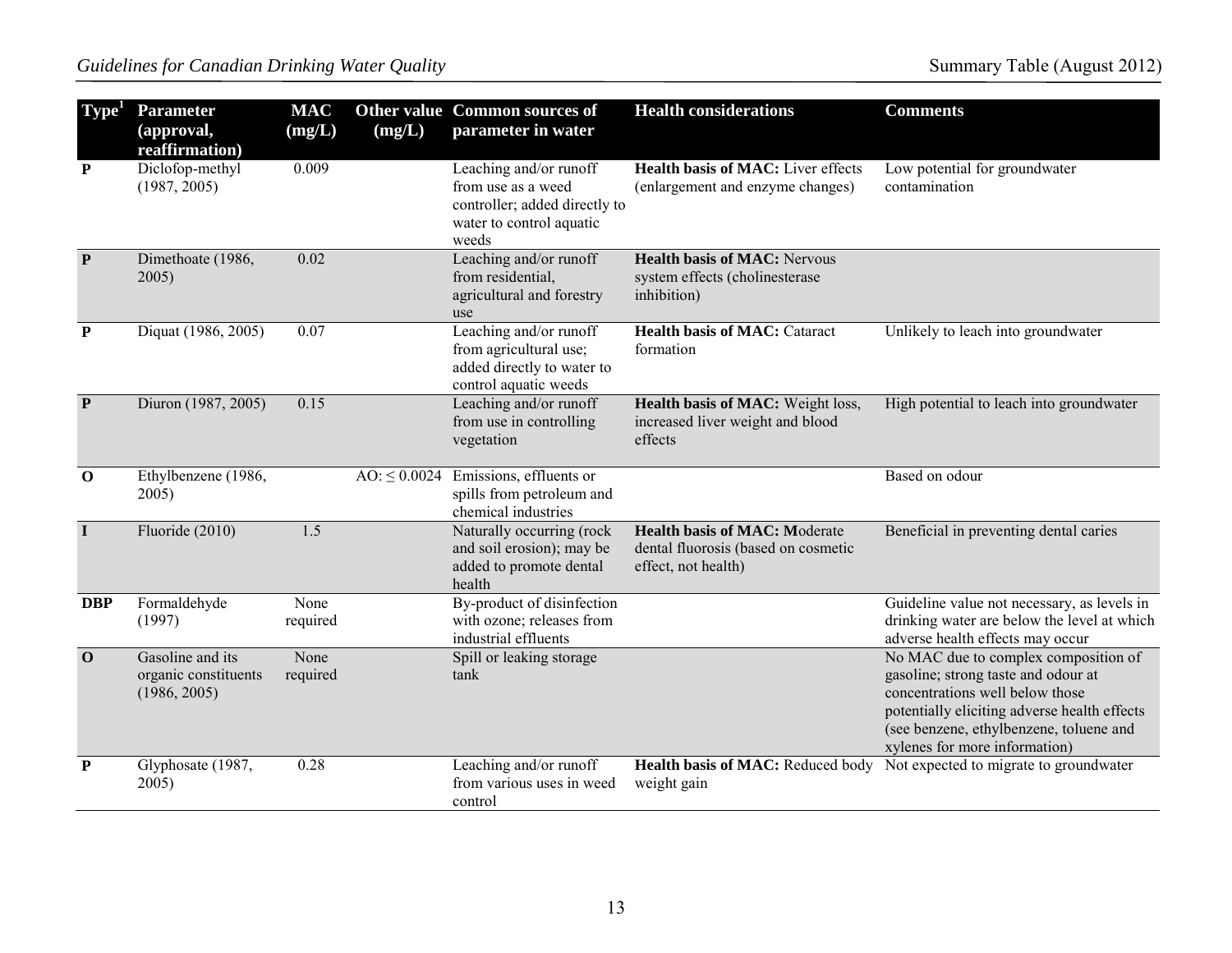| Type <sup>1</sup> | <b>Parameter</b><br>(approval,<br>reaffirmation) | <b>MAC</b><br>(mg/L) | (mg/L)         | Other value Common sources of<br>parameter in water                                                                                                                                | <b>Health considerations</b>                                                                                                                                                                                                                                                                                                                                                                                                                     | <b>Comments</b>                                                                                                                                                                                                                                                                                                                                                                               |
|-------------------|--------------------------------------------------|----------------------|----------------|------------------------------------------------------------------------------------------------------------------------------------------------------------------------------------|--------------------------------------------------------------------------------------------------------------------------------------------------------------------------------------------------------------------------------------------------------------------------------------------------------------------------------------------------------------------------------------------------------------------------------------------------|-----------------------------------------------------------------------------------------------------------------------------------------------------------------------------------------------------------------------------------------------------------------------------------------------------------------------------------------------------------------------------------------------|
| <b>DBP</b>        | Haloacetic acids -<br>Total $(HAAs)^3$<br>(2008) | 0.08<br><b>ALARA</b> |                | By-product of drinking<br>water disinfection with<br>chlorine                                                                                                                      | <b>Health basis of MAC:</b> Liver cancer<br>(DCA); DCA is classified as probably<br>carcinogenic to humans<br>Other: Other organ cancers (DCA,<br>DBA, TCA); liver and other organ<br>effects (body, kidney and testes<br>weights) (MCA)                                                                                                                                                                                                         | Refers to the total of monochloroacetic<br>acid (MCA), dichloroacetic acid (DCA),<br>trichloroacetic acid (TCA),<br>monobromoacetic acid (MBA) and<br>dibromoacetic acid (DBA); MAC is based<br>on ability to achieve HAA levels in<br>distribution systems without<br>compromising disinfection; precursor<br>removal limits formation                                                       |
| T                 | Hardness (1979)                                  | None<br>required     |                | Naturally occurring<br>(sedimentary rock erosion<br>and seepage, runoff from<br>soils); levels generally<br>higher in groundwater                                                  | Although hardness may have<br>significant aesthetic effects, a<br>guideline has not been established<br>because public acceptance of hardness<br>may vary considerably according to<br>the local conditions; major<br>contributors to hardness -- calcium<br>and magnesium -- are not of direct<br>public health concern                                                                                                                         | Hardness levels between 80 and 100 mg/L<br>(as $CaCO3$ ) provide acceptable balance<br>between corrosion and incrustation; where<br>a water softener is used, a separate<br>unsoftened supply for cooking and<br>drinking purposes is recommended                                                                                                                                             |
| $\mathbf I$       | Iron (1978, 2005)                                |                      | $AO: \leq 0.3$ | Naturally occurring<br>(erosion and weathering of<br>rocks and minerals); acidic<br>mine water drainage,<br>landfill leachates, sewage<br>effluents and iron-related<br>industries |                                                                                                                                                                                                                                                                                                                                                                                                                                                  | Based on taste and staining of laundry and<br>plumbing fixtures; no evidence exists of<br>dietary iron toxicity in the general<br>population                                                                                                                                                                                                                                                  |
| $\bf{I}$          | Lead (1992)                                      | 0.010                |                | Leaching from plumbing<br>(pipes, solder, brass fittings)<br>and lead service lines)                                                                                               | <b>Health basis of MAC: Biochemical</b><br>and neurobehavioural effects<br>(intellectual development, behaviour)<br>in infants and young children (under 6<br>years)<br>Other: Anaemia, central nervous<br>system effects; in pregnant women,<br>can affect the unborn child; in infants<br>and children under 6 years, can affect<br>intellectual development, behaviour,<br>size and hearing; classified as<br>probably carcinogenic to humans | Because the MAC is based on chronic<br>effects, it is intended to apply to average<br>concentrations in water consumed for<br>extended periods. Exposure to lead should<br>nevertheless be kept to a minimum;<br>plumbing should be thoroughly flushed<br>before water is used for consumption; most<br>significant contribution is generally from<br>lead service line entering the building |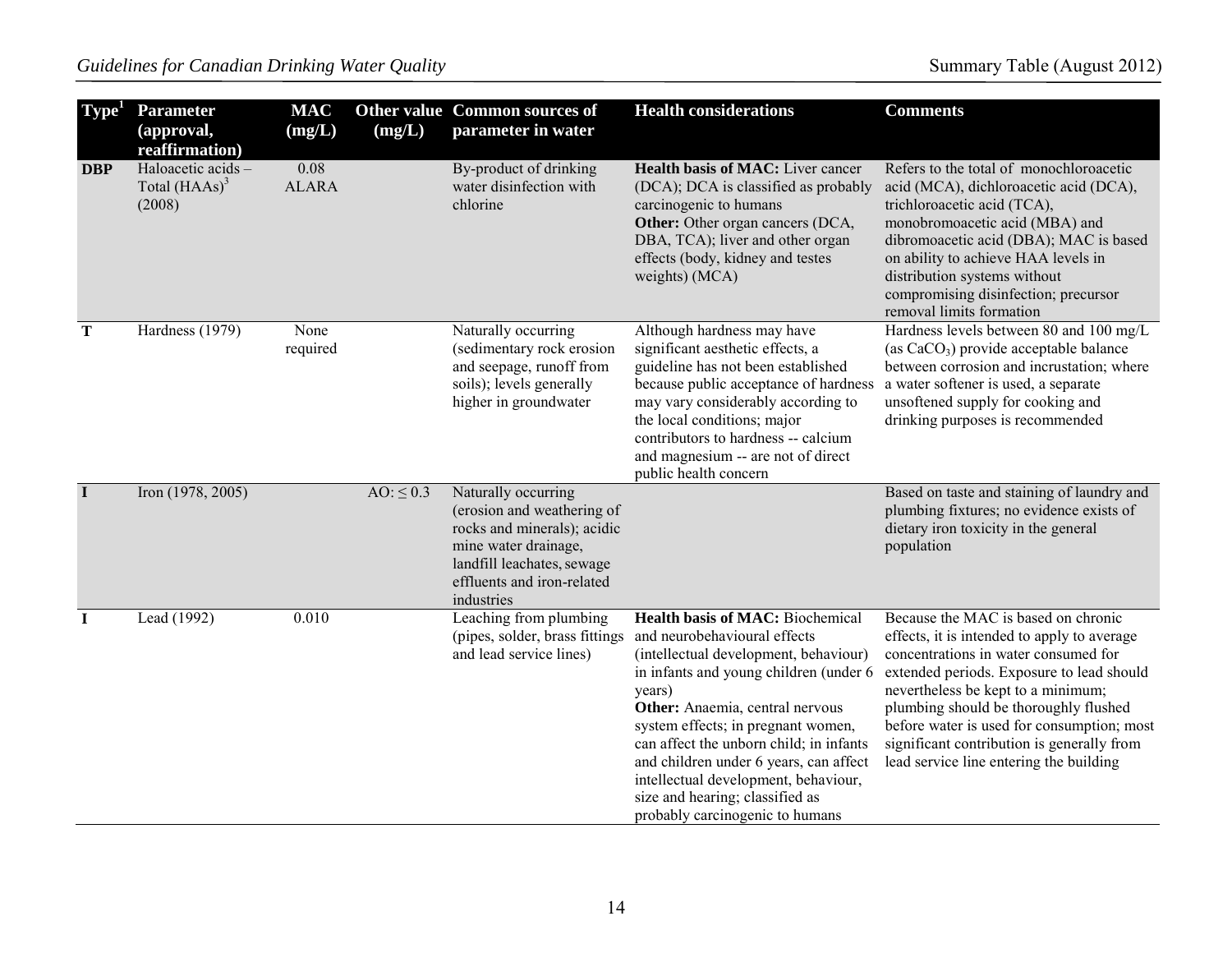| ${\rm \; Type}^1$       | <b>Parameter</b><br>(approval,<br>reaffirmation)            | <b>MAC</b><br>(mg/L) | (mg/L)           | Other value Common sources of<br>parameter in water                                                                                                 | <b>Health considerations</b>                                                                                                                                                           | <b>Comments</b>                                                                                                                                                                                                 |
|-------------------------|-------------------------------------------------------------|----------------------|------------------|-----------------------------------------------------------------------------------------------------------------------------------------------------|----------------------------------------------------------------------------------------------------------------------------------------------------------------------------------------|-----------------------------------------------------------------------------------------------------------------------------------------------------------------------------------------------------------------|
| $\mathbf I$             | Magnesium (1978)                                            | None<br>required     |                  | Naturally occurring<br>(erosion and weathering of<br>rocks and minerals)                                                                            |                                                                                                                                                                                        | Guideline value not necessary, as there is<br>no evidence of adverse health effects from<br>magnesium in drinking water                                                                                         |
| ${\bf P}$               | Malathion (1986,<br>2005)                                   | 0.19                 |                  | Leaching and/or runoff<br>from agricultural and other<br>uses                                                                                       | <b>Health basis of MAC: Nervous</b><br>system effects (cholinesterase<br>inhibition)                                                                                                   | Not expected to leach into groundwater                                                                                                                                                                          |
| $\mathbf I$             | Manganese (1987)                                            |                      | $AO: \leq 0.05$  | Naturally occurring<br>(erosion and weathering of<br>rocks and minerals)                                                                            |                                                                                                                                                                                        | Based on taste and staining of laundry and<br>plumbing fixtures                                                                                                                                                 |
| $\mathbf I$             | Mercury (1986)                                              | 0.001                |                  | Releases or spills from<br>industrial effluents; waste<br>disposal; irrigation or<br>drainage of areas where<br>agricultural pesticides are<br>used | <b>Health basis of MAC:</b> Irreversible<br>neurological symptoms                                                                                                                      | Applies to all forms of mercury; mercury<br>generally not found in drinking water, as it<br>binds to sediments and soil                                                                                         |
| $\overline{\mathbf{P}}$ | 2-Methyl-4-<br>chlorophenoxyacetic<br>acid (MCPA)<br>(2010) | 0.1                  |                  | Leaching and/or runoff<br>from agricultural and other<br>uses                                                                                       | (increased absolute and relative<br>weights, urinary bilirubin, crystals and<br>pH)<br>Other: Systemic, liver, testicular,<br>reproductive/developmental and<br>nervous system effects | Health basis of MAC: Kidney effects Can potentially leach into groundwater                                                                                                                                      |
| $\mathbf 0$             | Methyl tertiary-<br>butyl ether (MTBE)<br>(2006)            |                      | $AO: \leq 0.015$ | Spills from gasoline<br>refineries, filling stations<br>and gasoline-powered<br>boats; seepage into<br>groundwater from leaking<br>storage tanks    | There exist too many uncertainties<br>and limitations in the MTBE database<br>to develop a health based guideline.                                                                     | AO based on odour; levels above the AO<br>would render water unpalatable; as the AO<br>is lower than levels associated with<br>potential toxicological effects, it is<br>considered protective of human health. |
| $\mathbf{P}$            | Metolachlor (1986)                                          | 0.05                 |                  | Leaching and/or runoff<br>from agricultural or other<br>uses                                                                                        | <b>Health basis of MAC:</b> Liver lesions<br>and nasal cavity tumours                                                                                                                  | Readily binds to organic matter in soil;<br>little leaching expected in soils with high<br>organic and clay content                                                                                             |
| ${\bf P}$               | Metribuzin (1986,<br>2005)                                  | 0.08                 |                  | Leaching and/or runoff<br>from agricultural use                                                                                                     | Health basis of MAC: Liver effects<br>(increased incidence and severity of<br>mucopolysaccharide droplets)                                                                             | Leaching into groundwater depends on the<br>organic matter content of the soil                                                                                                                                  |
| $\mathbf 0$             | Monochlorobenzene<br>(1987)                                 | 0.08                 | AO: $\leq 0.03$  | Releases or spills from<br>industrial effluents                                                                                                     | Health basis of MAC: Reduced<br>survival and body weight gain                                                                                                                          | AO based on odour; levels above the AO<br>would render water unpalatable                                                                                                                                        |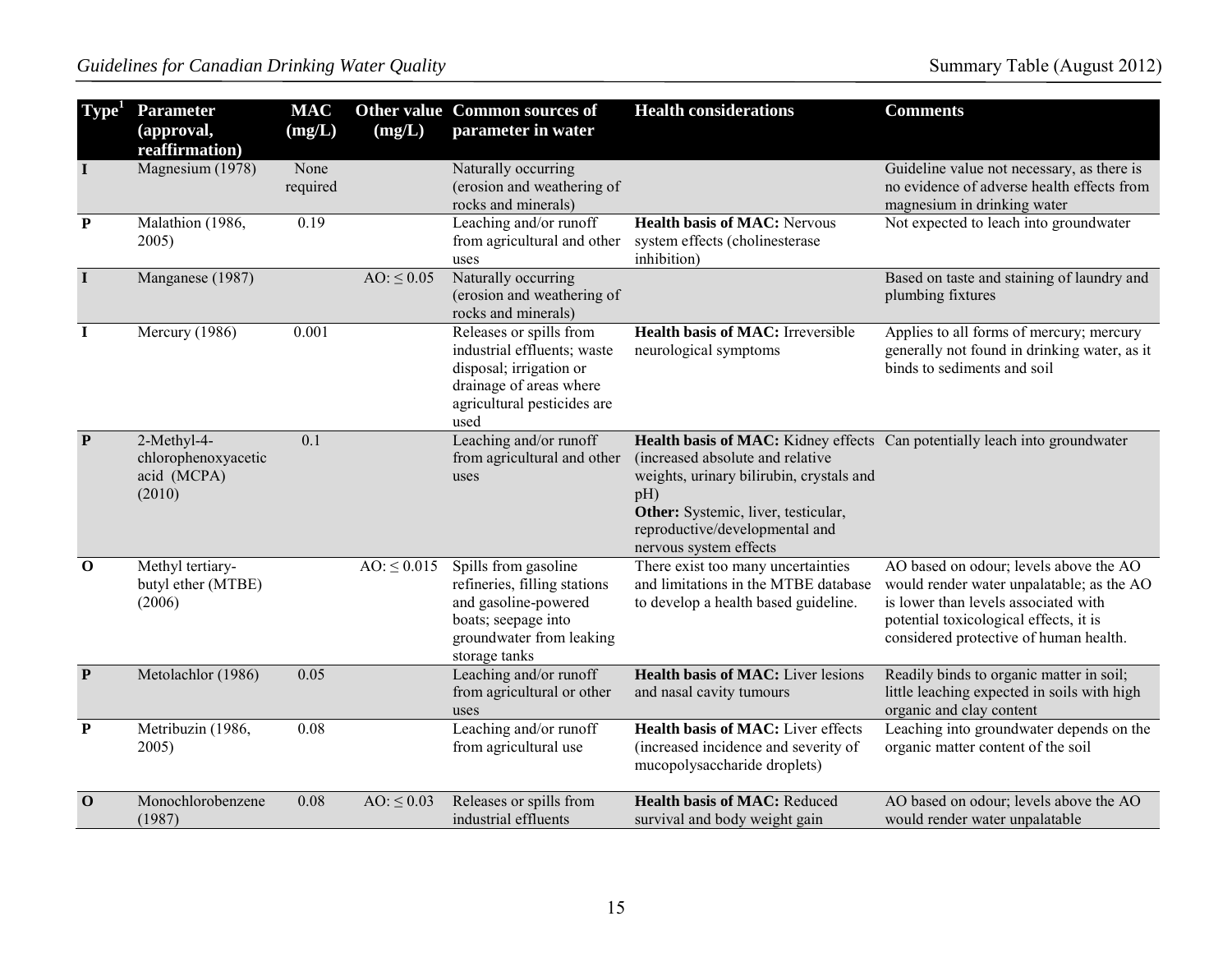| Type <sup>1</sup> | <b>Parameter</b><br>(approval,<br>reaffirmation) | <b>MAC</b><br>(mg/L)                                                  | (mg/L)                                                                                    | Other value Common sources of<br>parameter in water                                                                                                                                                               | <b>Health considerations</b>                                                                                                                                                                     | <b>Comments</b>                                                                                                                                                                                  |
|-------------------|--------------------------------------------------|-----------------------------------------------------------------------|-------------------------------------------------------------------------------------------|-------------------------------------------------------------------------------------------------------------------------------------------------------------------------------------------------------------------|--------------------------------------------------------------------------------------------------------------------------------------------------------------------------------------------------|--------------------------------------------------------------------------------------------------------------------------------------------------------------------------------------------------|
| $\bf{I}$          | Nitrate/nitrite (1987)                           | Nitrate:<br>$45$ as<br>nitrate;<br>10as<br>nitrate-<br>nitrogen       | Nitrite (if<br>measured<br>separately):<br>3.2 as nitrite;<br>1.0 as nitrite-<br>nitrogen | Naturally occurring;<br>leaching or runoff from<br>agricultural fertilizer use,<br>manure and domestic<br>sewage; may be produced<br>from excess ammonia or<br>from microbial activity in<br>distribution systems | <b>Health basis of MAC:</b><br>Methaemoglobinaemia (blue baby<br>syndrome) in infants less than 3<br>months old (short term)<br>Other: Classified as possible<br>carcinogen                      | MACs are protective of children and<br>adults; systems using chloramine<br>disinfection or that have naturally<br>occurring ammonia should monitor nitrite<br>and nitrate in distribution system |
| $\bf{I}$          | Nitrilotriacetic acid<br>(NTA) (1990)            | 0.4                                                                   |                                                                                           | Sewage contamination                                                                                                                                                                                              | Health basis of MAC: Kidney effects<br>(nephritis and nephrosis)<br>Other: Classified as possible<br>carcinogen                                                                                  |                                                                                                                                                                                                  |
| <b>DBP</b>        | N-Nitroso<br>dimethylamine<br>(NDMA) (2010)      | 0.000 04                                                              |                                                                                           | By-product of drinking<br>water disinfection with<br>chlorine or chloramines;<br>industrial and sewage<br>treatment plant effluents                                                                               | Health basis of MAC: Liver cancer<br>(classified as probable carcinogen)                                                                                                                         | MAC considers additional exposure<br>through showering and bathing; levels<br>should be kept low by preventing<br>formation during treatment                                                     |
| $\mathbf{A}$      | Odour (1979, 2005)                               |                                                                       | Inoffensive                                                                               | Biological or industrial<br>sources                                                                                                                                                                               |                                                                                                                                                                                                  | Important to provide drinking water with<br>no offensive odour, as consumers may<br>seek alternative sources that are less safe                                                                  |
| $\mathbf{P}$      | Paraquat (1986,<br>2005)                         | $0.01$ as<br>paraquat<br>dichloride;<br>$0.007$ as<br>paraquat<br>ion |                                                                                           | Leaching and/or runoff<br>from agricultural and other<br>uses; added directly to<br>water to control aquatic<br>weeds                                                                                             | <b>Health basis of MAC: Various</b><br>effects on body weight, spleen, testes,<br>liver, lungs, kidney, thyroid, heart and<br>adrenal gland                                                      | Entry into drinking water unlikely from<br>crop applications (clay binding); however,<br>may persist in water for several days if<br>directly applied to water                                   |
| $\mathbf{0}$      | Pentachlorophenol<br>(1987, 2005)                | 0.06                                                                  | AO: $\leq 0.03$                                                                           | By-product of drinking<br>water disinfection with<br>chlorine; industrial<br>effluents                                                                                                                            | Health basis of MAC: Reduced body<br>weight, changes in clinical<br>parameters, histological changes in<br>kidney and liver, reproductive effects<br>(decreased neonatal survival and<br>growth) | AO based on odour; levels above the AO<br>would render drinking water unpalatable                                                                                                                |
| T                 | pH (1979)                                        |                                                                       | $6.5 - 8.5^4$                                                                             | Not applicable                                                                                                                                                                                                    |                                                                                                                                                                                                  | pH can influence the formation of<br>disinfection by-products and effectiveness<br>of treatment                                                                                                  |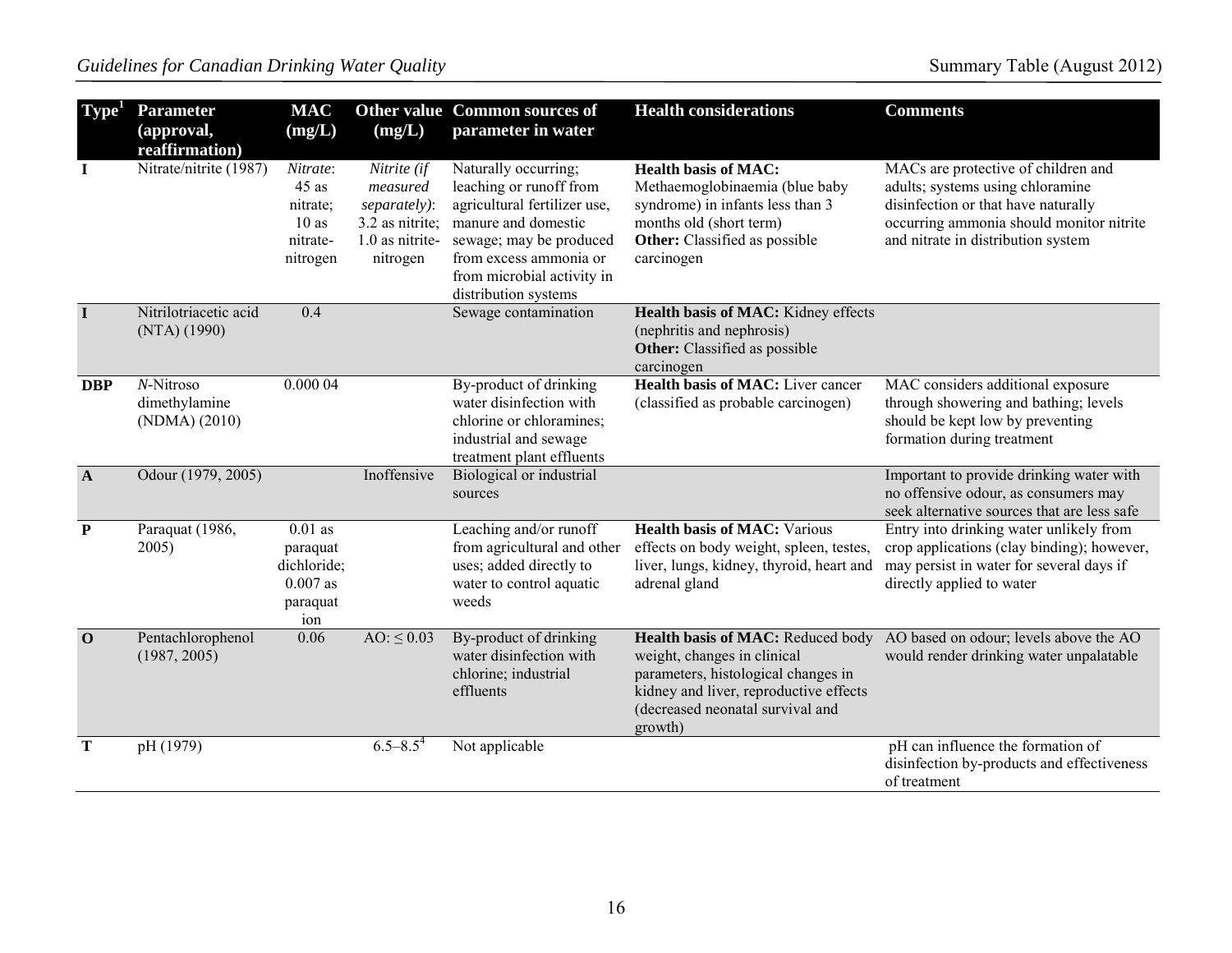| Type <sup>1</sup> | <b>Parameter</b><br>(approval,<br>reaffirmation) | <b>MAC</b><br>(mg/L) | (mg/L)          | Other value Common sources of<br>parameter in water                                                                                                                                                 | <b>Health considerations</b>                                                                                                                                                | <b>Comments</b>                                                                                                                                     |
|-------------------|--------------------------------------------------|----------------------|-----------------|-----------------------------------------------------------------------------------------------------------------------------------------------------------------------------------------------------|-----------------------------------------------------------------------------------------------------------------------------------------------------------------------------|-----------------------------------------------------------------------------------------------------------------------------------------------------|
| $\mathbf{P}$      | Phorate (1986,<br>2005)                          | 0.002                |                 | Leaching and/or runoff<br>from agricultural and other<br>uses                                                                                                                                       | <b>Health basis of MAC: Nervous</b><br>system effects (cholinesterase<br>inhibition)                                                                                        | Some potential to leach into groundwater                                                                                                            |
| ${\bf P}$         | Picloram (1988,<br>2005)                         | 0.19                 |                 | Leaching and/or runoff<br>from agricultural and other<br>uses                                                                                                                                       | Health basis of MAC: Changes in<br>body and liver weights and clinical<br>chemistry parameters<br>Other: Kidney effects (liver to body<br>weight ratios and histopathology) | Significant potential to leach into<br>groundwater                                                                                                  |
| $\mathbf I$       | Selenium (1992)                                  | 0.01                 |                 | Naturally occurring<br>(erosion and weathering of<br>rocks and soils)                                                                                                                               | <b>Health basis of MAC:</b> Essential<br>nutritional element<br><b>Other:</b> Hair loss and weakened nails<br>at extremely high levels of exposure                          | Most exposure from food; little<br>information on toxicity of selenium from<br>drinking water                                                       |
| $\bf{I}$          | Silver (1986, 2005)                              | None<br>required     |                 | Naturally occurring<br>(erosion and weathering of<br>rocks and soils)                                                                                                                               |                                                                                                                                                                             | Guideline value not required as drinking<br>water contributes negligibly to an<br>individual's daily intake                                         |
| $\mathbf{P}$      | Simazine (1986)                                  | 0.01                 |                 | Leaching and/or runoff<br>from agricultural and other<br>uses                                                                                                                                       | Health basis of MAC: Body weight<br>changes and effects on serum and<br>thyroid gland                                                                                       | Extent of leaching decreases with<br>increasing organic matter and clay content                                                                     |
| $\mathbf I$       | Sodium (1979)                                    |                      | $AO: \leq 200$  | Naturally occurring<br>(erosion and weathering of<br>salt deposits and contact<br>with igneous rock,<br>seawater intrusion); sewage<br>and industrial effluents;<br>sodium-based water<br>softeners |                                                                                                                                                                             | Based on taste; where a sodium-based<br>water softener is used, a separate<br>unsoftened supply for cooking and<br>drinking purposes is recommended |
| $\mathbf I$       | Sulphate (1994)                                  |                      | $AO: \leq 500$  | <b>Industrial</b> wastes                                                                                                                                                                            | High levels (above 500 mg/L) can<br>cause physiological effects such as<br>diarrhoea or dehydration                                                                         | Based on taste; health authorities should be<br>notified of drinking water sources<br>containing above 500 mg/L                                     |
| $\mathbf I$       | Sulphide (1992)                                  |                      | $AO: \leq 0.05$ | Can occur in the<br>distribution system from<br>the reduction of sulphates<br>by sulphate-reducing<br>bacteria; industrial wastes                                                                   |                                                                                                                                                                             | Based on taste and odour; levels above the<br>AO would render water unpalatable                                                                     |
| $\mathbf{A}$      | Taste (1979, 2005)                               |                      | Inoffensive     | Biological or industrial<br>sources                                                                                                                                                                 |                                                                                                                                                                             | Important to provide drinking water with<br>no offensive taste, as consumers may seek<br>alternative sources that are less safe                     |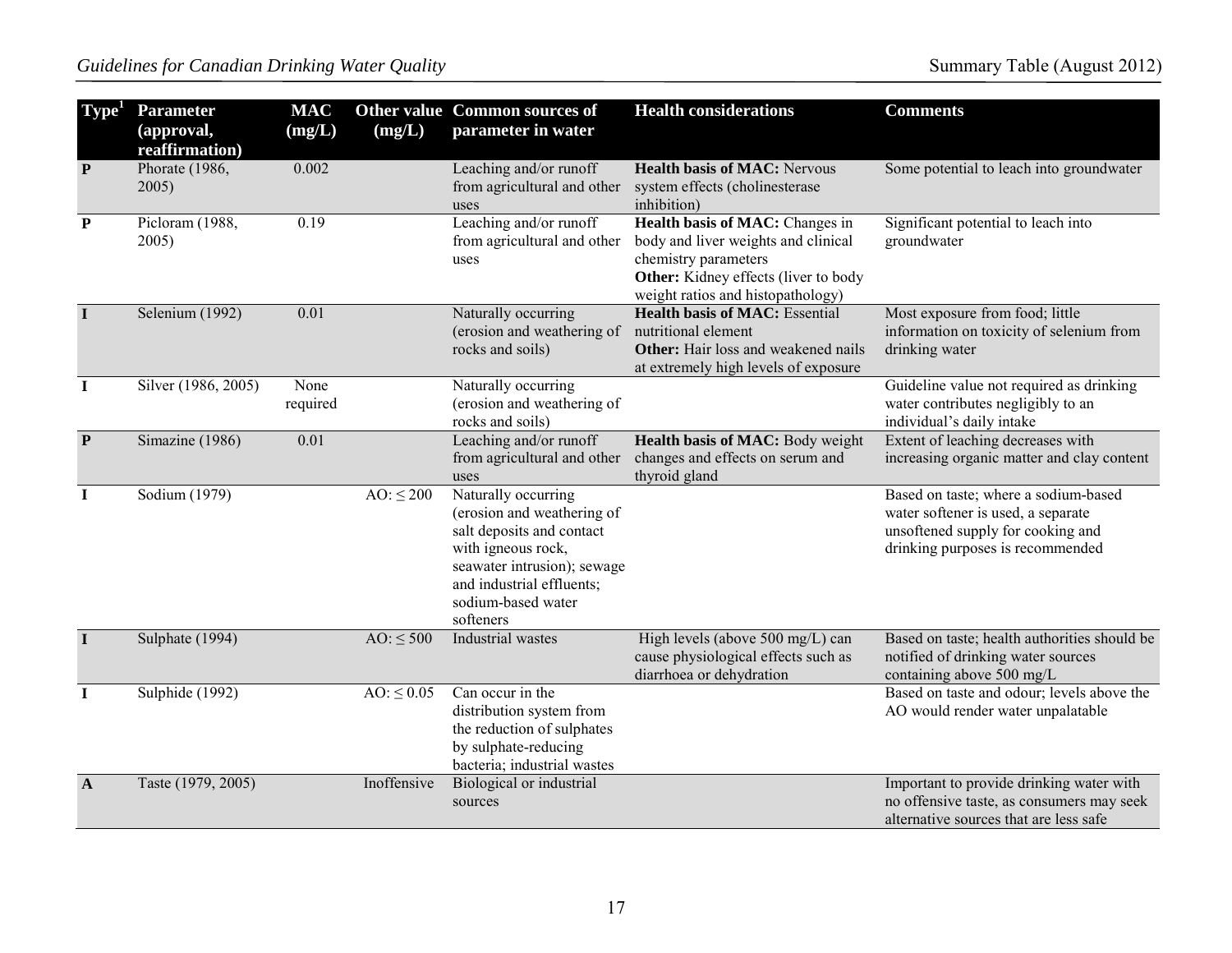| Type <sup>1</sup> | <b>Parameter</b><br>(approval,<br>reaffirmation) | <b>MAC</b><br>(mg/L) | (mg/L)                 | Other value Common sources of<br>parameter in water                                                             | <b>Health considerations</b>                                                                                                               | <b>Comments</b>                                                                                                                                                                                                                                        |
|-------------------|--------------------------------------------------|----------------------|------------------------|-----------------------------------------------------------------------------------------------------------------|--------------------------------------------------------------------------------------------------------------------------------------------|--------------------------------------------------------------------------------------------------------------------------------------------------------------------------------------------------------------------------------------------------------|
| T                 | Temperature (1979,<br>2005)                      |                      | $AO: \leq 15^{\circ}C$ | Not applicable                                                                                                  |                                                                                                                                            | Temperature indirectly affects health and<br>aesthetics through impacts on disinfection,<br>corrosion control and formation of<br>biofilms in the distribution system                                                                                  |
| $\mathbf{P}$      | Terbufos (1987,<br>2005)                         | 0.001                |                        | Leaching and/or runoff<br>from agricultural and other<br>uses                                                   | <b>Health basis of MAC: Nervous</b><br>system effects (cholinesterase<br>inhibition)                                                       | Based on analytical achievability                                                                                                                                                                                                                      |
| $\mathbf 0$       | Tetrachloroethylene<br>(1995)                    | 0.03                 |                        | Industrial effluents or spills                                                                                  | and kidney weights<br><b>Other:</b> Classified as possible<br>carcinogen; limited evidence of an<br>increased risk of spontaneous abortion | Health basis of MAC: Increased liver Readily leaches into groundwater; MAC<br>considers additional exposure through<br>showering and bathing                                                                                                           |
| $\mathbf{0}$      | 2,3,4,6<br>Tetrachlorophenol<br>(1986, 2005)     | 0.1                  | $AO: \leq 0.001$       | By-product of drinking<br>water disinfection with<br>chlorine; industrial<br>effluents and use of<br>pesticides | <b>Health basis of MAC:</b><br>Developmental effects<br>(embryotoxicity)                                                                   | AO based on odour; levels above the AO<br>would render drinking water unpalatable                                                                                                                                                                      |
| $\mathbf 0$       | Toluene (1986,<br>2005)                          |                      | $AO: \leq 0.024$       | Release of effluents or<br>spills from petroleum and<br>chemical industries                                     |                                                                                                                                            | AO based on odour; levels above the AO<br>would render drinking water unpalatable                                                                                                                                                                      |
| $\mathbf{A}$      | Total dissolved<br>solids (TDS) (1991)           |                      | $AO: \leq 500$         | Naturally occurring;<br>sewage, urban and<br>agricultural runoff,<br>industrial wastewater                      |                                                                                                                                            | Based on taste; TDS above 500 mg/L<br>results in excessive scaling in water pipes,<br>water heaters, boilers and appliances; TDS<br>is composed of calcium, magnesium,<br>sodium, potassium, carbonate, bicarbonate,<br>chloride, sulphate and nitrate |
| $\mathbf 0$       | Trichloroethylene<br>(2005)                      | 0.005                |                        | Industrial effluents and<br>spills from improper<br>disposal                                                    | <b>Health basis of MAC:</b><br>Developmental effects (heart<br>malformations)<br>Other: Classified as probable<br>carcinogen               | MAC considers additional exposure<br>through showering and bathing                                                                                                                                                                                     |
| $\mathbf 0$       | 2,4,6<br>Trichlorophenol<br>(1987, 2005)         | 0.005                | $AO: \leq 0.002$       | By-product of drinking<br>water disinfection with<br>chlorine; industrial<br>effluents and spills               | <b>Health basis of MAC:</b> Liver cancer<br>(classified as probable carcinogen)                                                            | AO based on odour; levels above the AO<br>would render drinking water unpalatable                                                                                                                                                                      |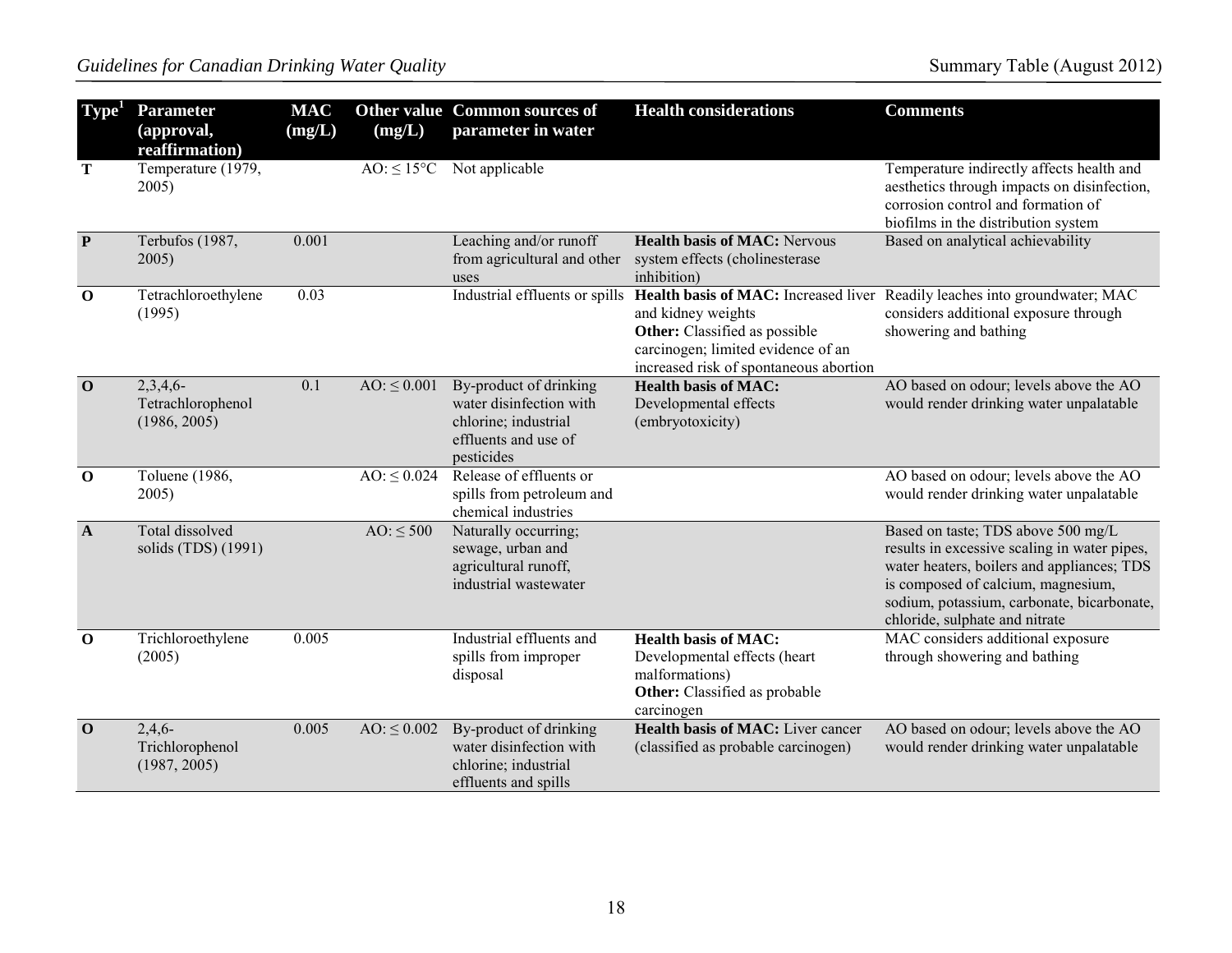| Type <sup>*</sup> | <b>Parameter</b><br>(approval,<br>reaffirmation) | <b>MAC</b><br>(mg/L) | (mg/L)         | <b>Other value Common sources of</b><br>parameter in water                                                                                                                                         | <b>Health considerations</b>                                                                                                                                                                 | <b>Comments</b>                                                                                                                                                                                                                                                                      |
|-------------------|--------------------------------------------------|----------------------|----------------|----------------------------------------------------------------------------------------------------------------------------------------------------------------------------------------------------|----------------------------------------------------------------------------------------------------------------------------------------------------------------------------------------------|--------------------------------------------------------------------------------------------------------------------------------------------------------------------------------------------------------------------------------------------------------------------------------------|
| ${\bf P}$         | Trifluralin (1989,<br>2005)                      | 0.045                |                | Runoff from agricultural<br>uses                                                                                                                                                                   | Health basis of MAC: Changes in<br>liver and spleen weights and in serum<br>chemistry                                                                                                        | Unlikely to leach into groundwater                                                                                                                                                                                                                                                   |
| <b>DBP</b>        | Trihalomethanes <sup>3</sup><br>(THMs) (2006)    | $\overline{0.1}$     |                | By-product of drinking<br>water disinfection with<br>chlorine; industrial<br>effluents                                                                                                             | <b>Health basis of MAC:</b> Liver effects<br>(fatty cysts) (chloroform classified as<br>possible carcinogen)<br><b>Other:</b> Kidney and colorectal cancers                                  | Considers the most commonly found<br>THMs, namely chlorodibromomethane,<br>chloroform, bromodichloromethane and<br>bromoform; MAC based on health effects<br>of chloroform and considers additional<br>exposure through showering and bathing;<br>precursor removal limits formation |
| $\mathbf I$       | <b>Uranium (1999)</b>                            | 0.02                 |                | Naturally occurring<br>(erosion and weathering of<br>rocks and soils); mill<br>tailings; emissions from<br>nuclear industry and<br>combustion of coal and<br>other fuels; phosphate<br>fertilizers | Health basis of MAC: Kidney effects<br>(various lesions); may be rapidly<br>reversible after exposure ceases                                                                                 | Based on treatment achievability; MAC<br>based on chemical effects, as uranium is<br>only weakly radioactive; uranium is<br>rapidly eliminated from the body                                                                                                                         |
| $\mathbf{O}$      | Vinyl chloride<br>(1992)                         | 0.002                |                | Industrial effluents;<br>degradation product from<br>trichloroethylene and<br>tetrachloroethylene in<br>groundwater; leaching<br>from polyvinyl chloride<br>pipes                                  | <b>Health basis of MAC:</b> Liver cancer<br>(classified as human carcinogen)<br>Other: Raynaud's disease, effects on<br>bone, circulatory system, thyroid,<br>spleen, central nervous system | Based on treatment and analytical<br>achievability; leaching from polyvinyl<br>chloride pipe is not expected to be<br>significant                                                                                                                                                    |
| $\mathbf{o}$      | Xylene (1986, 2005)                              |                      | AO: $\leq 0.3$ | Industrial effluents and<br>spills                                                                                                                                                                 |                                                                                                                                                                                              | AO based on taste and odour; levels above<br>the AO would render water unpalatable                                                                                                                                                                                                   |
| $\bf{I}$          | Zinc (1979, 2005)                                |                      | $AO: \leq 5.0$ | Naturally occurring;<br>industrial and domestic<br>emissions; leaching may<br>occur from galvanized<br>pipes, hot water tanks and<br>brass fittings                                                |                                                                                                                                                                                              | AO based on taste; water with zinc levels<br>above the AO tends to be opalescent and<br>develops a greasy film when boiled;<br>plumbing should be thoroughly flushed<br>before water is consumed                                                                                     |

<sup>1</sup> Parameter types: A – Acceptability; D – Dinsinfectant; DBP – Disinfection by-product; P – Pesticide; I – Inorganic chemical; O – Organic chemical; P – Pesticide; Treatment related parameter.

<sup>2</sup> In cases where total dichlorobenzenes are measured and concentrations exceed the most stringent value (0.005 mg/L), the concentrations of the individual isomers should be established.<br><sup>3</sup><br>Expressed as a locational run

Expressed as a locational running annual average of quarterly samples.<br>
No units

No units.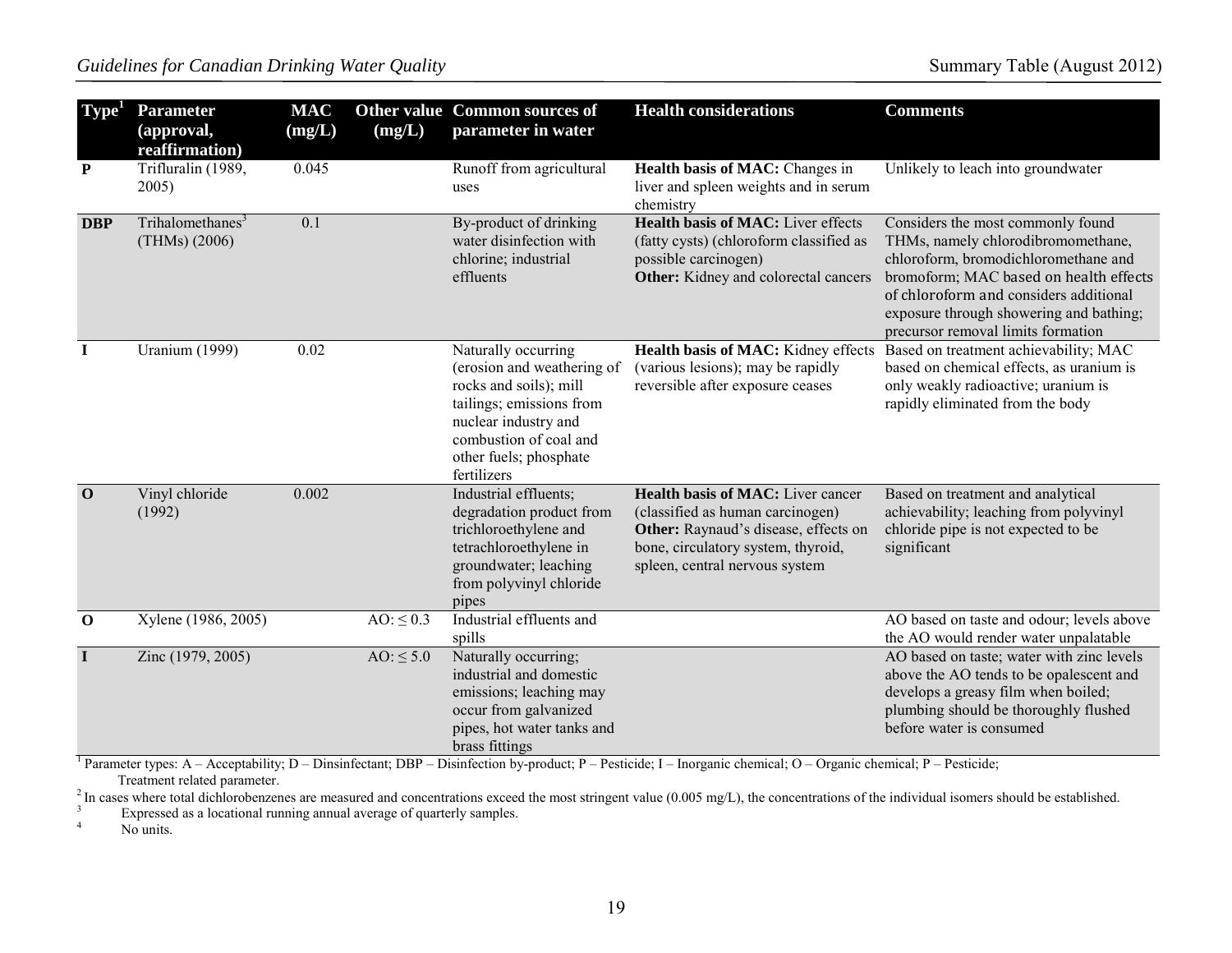### <span id="page-19-0"></span>**Table 3. Radiological Parameters**

 Guidelines for radiological parameters focus on routine operational conditions of existing and new water supplies and do not apply in the event of contamination during an emergency involving a large release of radionuclides into the environment. Maximum acceptable concentrations (MACs) have been established for the most commonly detected natural and artificial radionuclides in Canadian drinking water sources, using internationally accepted equations and principles and based solely on health considerations.

 The MACs are based on exposure solely to a specific radionuclide. The radiological effects of two or more radionuclides in the same drinking water source are considered to be additive. Thus, the sum of the ratios of the observed concentration to the MAC for each contributing radionuclide should not exceed 1.

Water samples may be initially analysed for the presence of radioactivity using gross alpha and gross beta screening rather than measurements of individual radionuclides. If screening levels are exceeded (0.5 Bq/L for gross alpha and 1.0 Bq/L for gross beta), then concentrations of specific radionuclides should be analysed. A guideline for radon is not deemed necessary and has not been established. Information on radon is presented because of its significance for indoor air quality in certain situations.

| <b>Parameter</b> | <b>MAC</b> | <b>Common sources</b>           | <b>Health basis of MAC</b>                 | <b>Comments</b>                                               |
|------------------|------------|---------------------------------|--------------------------------------------|---------------------------------------------------------------|
| (approval)       | (Bq/L)     |                                 |                                            |                                                               |
| Cesium-137       | 10         | Nuclear weapons fallout and     | Cancer of the lung, breast, thyroid, bone, |                                                               |
| (2009)           |            | emissions from nuclear reactors | digestive organs and skin; leukaemia       |                                                               |
| Iodine-131       | 6          | Sewage effluent                 | Cancer of the lung, breast, thyroid, bone, |                                                               |
| (2009)           |            |                                 | digestive organs and skin; leukaemia       |                                                               |
| Lead-210         | 0.2        | Naturally occurring (decay      | Cancer of the lung, breast, thyroid, bone, | Corresponds to total lead concentration of $7 \times 10^{-8}$ |
| (2009)           |            | product of radon)               | digestive organs and skin; leukaemia       | $\mu$ g/L                                                     |
| Radium-226       | 0.5        | Naturally occurring             | Cancer of the lung, breast, thyroid, bone, |                                                               |
| (2009)           |            |                                 | digestive organs and skin; leukaemia       |                                                               |
| Radon            | None       | Naturally occurring (leaching   | Health risk from ingestion considered      | Mainly a groundwater concern; if concentrations in            |
| (2009)           | required   | from radium-bearing rocks and   | negligible due to high volatility          | drinking water exceed 2000 Bq/L actions should be             |
|                  |            | soils; decay product of radium- |                                            | taken to reduce release into indoor air (e.g. proper          |
|                  |            | 226)                            |                                            | venting of drinking water supply)                             |
| Strontium-90     | 5.         | Nuclear weapons fallout         | Cancer of the lung, breast, thyroid, bone, |                                                               |
| (2009)           |            |                                 | digestive organs and skin; leukaemia       |                                                               |
| Tritium          | 7000       | Naturally occurring             | Cancer of the lung, breast, thyroid, bone, | Not removed by drinking water treatment                       |
| (2009)           |            | (cosmogenic radiation);         | digestive organs and skin; leukaemia       |                                                               |
|                  |            | releases from nuclear reactors  |                                            |                                                               |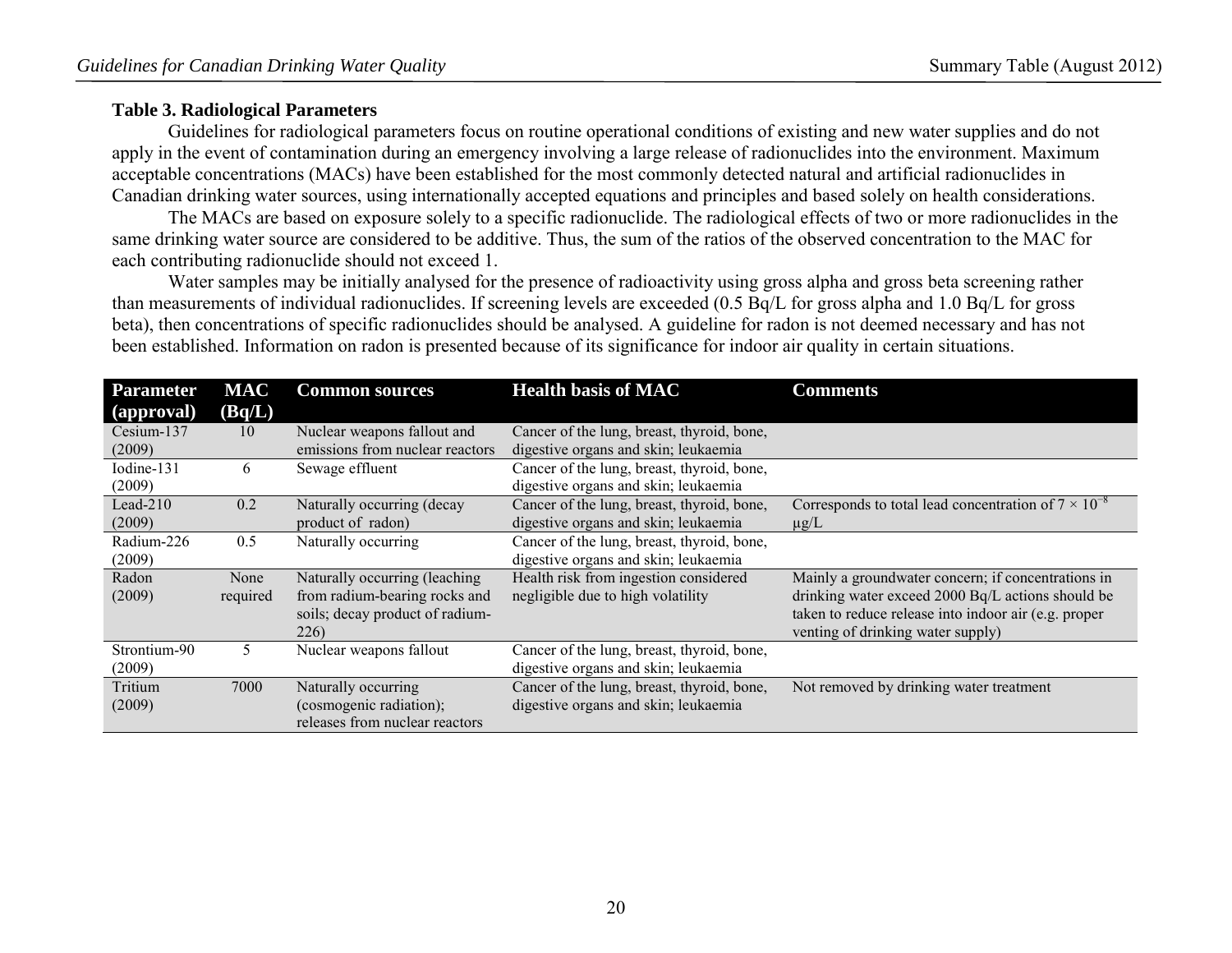#### <span id="page-20-0"></span>**Table 4. Guidance Documents**

In certain situations, the Federal-Provincial-Territorial Committee on Drinking Water may choose to develop guidance documents for contaminants that do not meet the criteria for guideline development and for specific issues for which operational or management guidance is warranted. These documents are offered as information for drinking water authorities and help provide guidance relating to contaminants, drinking water management issues or emergency situations.

| Parameter/subject (approval)                                                                 | <b>Comments</b>                                                                                                                                                                                                                                                                                                                                           |
|----------------------------------------------------------------------------------------------|-----------------------------------------------------------------------------------------------------------------------------------------------------------------------------------------------------------------------------------------------------------------------------------------------------------------------------------------------------------|
| Issuing and rescinding boil water advisories (2009)                                          | Summarizes factors for consideration when responsible authorities issue or rescind boil water advisories                                                                                                                                                                                                                                                  |
| Chloral hydrate in drinking water (2008)                                                     | Exposure levels in Canada far below concentration that would cause health effects; levels above<br>0.2 mg/L may indicate a concern for health effects and should be investigated                                                                                                                                                                          |
| Controlling corrosion in drinking water distribution<br>systems $(2009)$                     | Addresses strategies to deal with leaching of lead from materials in the distribution system; sampling<br>protocols can be used to assess corrosion and the effectiveness of remediation/control measures to<br>reduce lead levels in drinking water; corrective measures are outlined to address lead sources                                            |
| Issuing and rescinding drinking water avoidance<br>advisories in emergency situations (2009) | Summarizes factors for consideration when responsible authorities issue or rescind drinking water<br>avoidance advisories in emergency situations                                                                                                                                                                                                         |
| Potassium from water softeners (2008)                                                        | Not a concern for general population; those with kidney disease or other conditions, such as heart<br>disease, coronary artery disease, hypertension or diabetes, and those who are taking medications that<br>interfere with normal body potassium handling should avoid the consumption of water treated by water<br>softeners using potassium chloride |

### <span id="page-20-1"></span>**Table 5. Archived Documents**

The Federal-Provincial-Territorial Committee on Drinking Water has established a science-based process to systematically review older guidelines and archive those that are no longer required. Guidelines are archived for parameters that are no longer found in Canadian drinking water supplies at levels that could pose a risk to human health, including pesticides that are no longer registered for use in Canada and for mixtures of contaminants that are addressed individually.

| <b>Parameter</b>                      | <b>Type</b>      |
|---------------------------------------|------------------|
| Aldicarb                              | Pesticide        |
| $Aldrin + dieldrin$                   | Pesticide        |
| Bendiocarb                            | Pesticide        |
| Cyanazine                             | Pesticide        |
| Dinoseb                               | Pesticide        |
| Gasoline and its organic constituents | Organic chemical |
| Methoxychlor                          | Pesticide        |